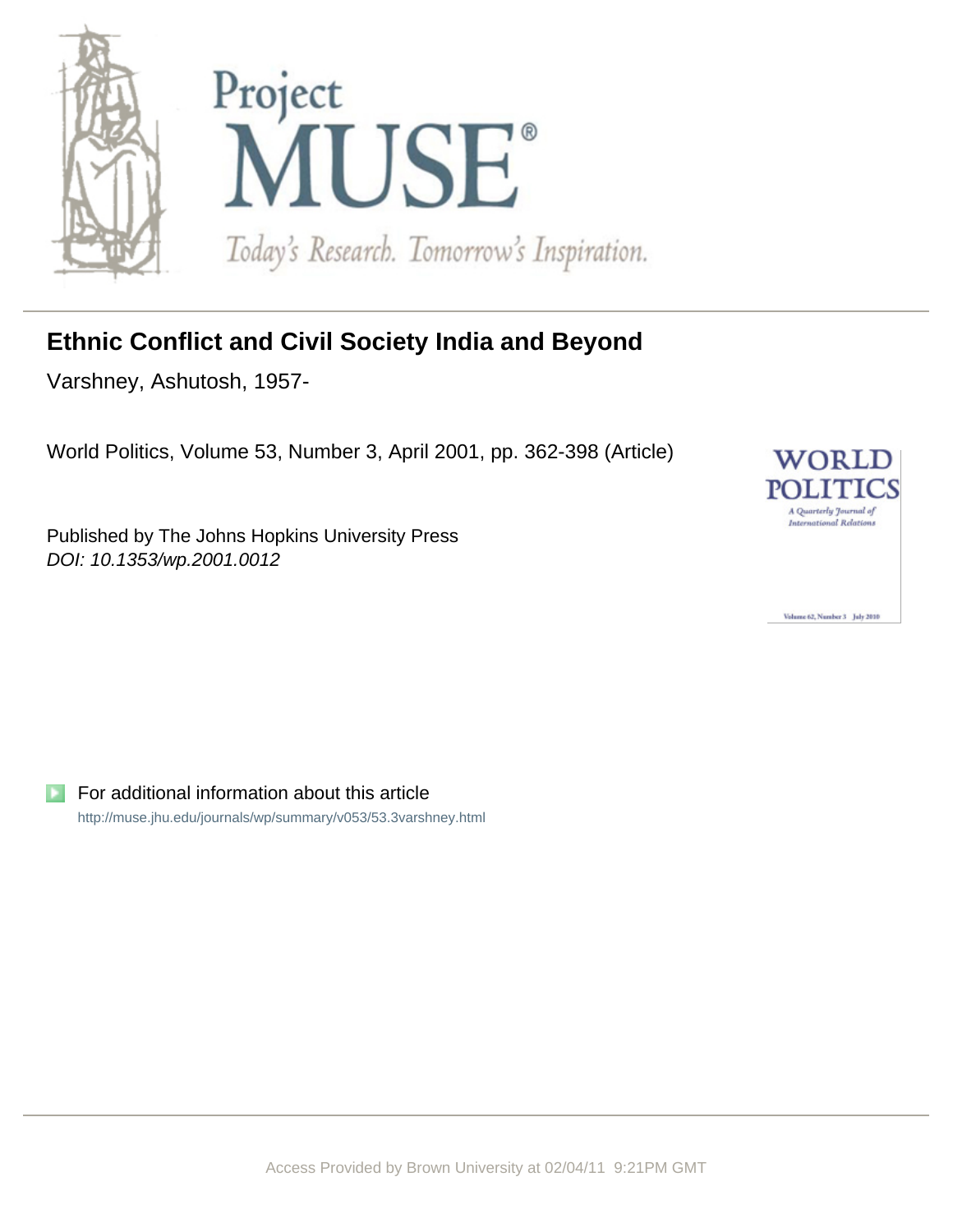

# ETHNIC CONFLICT AND CIVIL SOCIETY India and Beyond

# By ASHUTOSH VARSHNEY\*

 $\bf{M}^{\text{UCH}}$  scholarly work has been done on the topics of civil society<br>and ethnic conflict, but no systematic attempt has yet been made to connect the two.<sup>1</sup> The conclusions of my recent, India-based project,<sup>2</sup> supplemented by non-Indian materials, suggest that the links between civil society and ethnic conflict are crying out for serious attention. Does civic engagement between different ethnic communities also serve to contain ethnic conflict? Does *interethnic* engagement differ from *intraethnic* engagement from the perspective of ethnic conflict? What role do civic organizations play in times of ethnic tensions and why? These questions are not simply of academic relevance, and they have yet to be systematically researched. Given that violence marks many multiethnic societies, our research may well have great practical meaning if we can sort out some key relationships.

This article argues that there is an integral link between the structure of civic life in a multiethnic society, on the one hand, and the pres-

<sup>1</sup> This is not to say that community life *within* ethnic groups has not been studied as part of civil society. A striking recent example, though not the only one, is Michael Walzer, *What It Means to Be American?* (New York: Marsilio, 1992). The view that ethnic (or religious) community life can be called civic is, of course, contested by many. The debate is summarized in Section I.

<sup>2</sup> Ashutosh Varshney, *Ethnic Conflict and Civic Life: Hindus and Muslims in India* (New Haven: Yale University Press, forthcoming).

*World Politics* 53 (April 2001), 362–98

<sup>\*</sup> This article was presented at the annual meeting of the American Political Science Association, Boston, 1998, and various versions were also presented in seminars and symposiums at the following universities and other institutions: Chicago, Columbia, Harvard, Illinois (Urbana-Champaign), Michigan (Ann Arbor), MIT, Notre Dame, Oxford, Texas (Austin), Toronto, Uppsala, Yale, the World Bank, and the Ford Foundation (Delhi). Work on the larger project of which this article is part was supported by the SSRC-MacArthur Program in International Security, the U.S. Institute of Peace, the Samuel P. Huntington Fund of Harvard University, and the Ford Foundation. For comments, criticisms, and suggestions, I would like to thank Hans Blomkvist, Kanchan Chandra, Partha Chatterjee, Pradeep Chhibber, Elise Giuliano, Donald Horowitz, Gary King, Atul Kohli, David Laitin, Scott Mainwaring, Anthony Marx, James Morrow, Bhikhu Parekh, Elizabeth Perry, Robert Putnam, Sanjay Reddy, Susanne Rudolph, Jack Snyder, James Scott, Manoj Srivasatava, Alfred Stepan, Steven van Evera, the late Myron Weiner, Yogendra Yadav, Crawford Young, and three anonymous reviewers of this journal.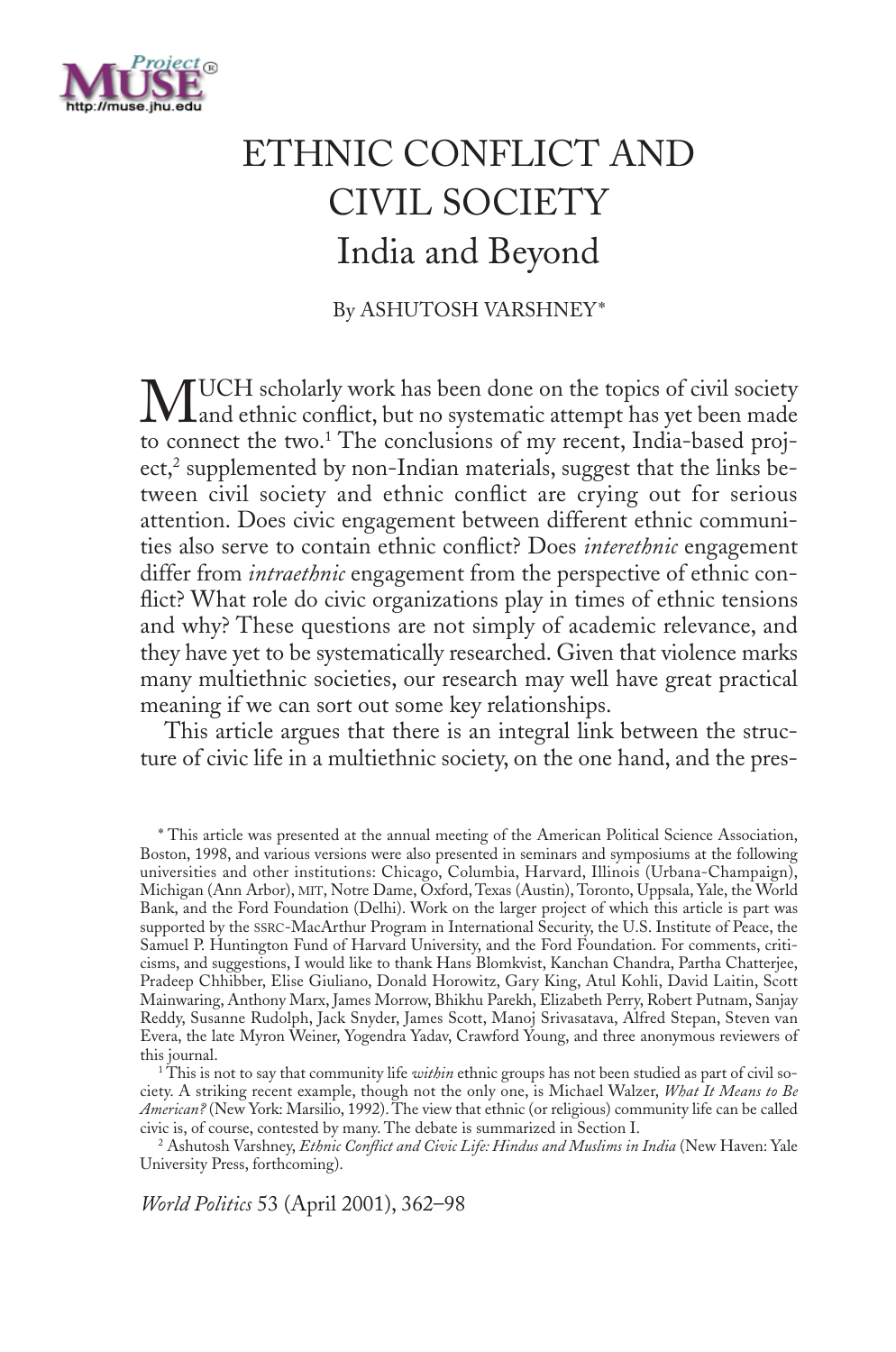ence or absence of ethnic violence, on the other. To illustrate these links, two interconnected arguments are made. First, interethnic and intraethnic networks of civic engagement play very different roles in ethnic conflict. Because they build bridges and manage tensions, interethnic networks are agents of peace, but if communities are organized only along intraethnic lines and the interconnections with other communities are very weak or even nonexistent, then ethnic violence is quite likely. The specific conditions under which this argument may not hold will be theoretically specified toward the end. Their empirical relevance can be ascertained only with further research.

Second, civic networks, both intraethnic and interethnic, can also be broken down into two other types: organized and quotidian. This distinction is based on whether civic interaction is formal or not. I call the first *associational forms of engagement* and the second *everyday forms of engagement*. Business associations, professional organizations, reading clubs, film clubs, sports clubs, NGOs, trade unions, and cadre-based political parties are examples of the former. Everyday forms of engagement consist of simple, routine interactions of life, such as whether families from different communities visit each other, eat together regularly, jointly participate in festivals, and allow their children to play together in the neighborhood. Both forms of engagement, if robust, promote peace: contrariwise, their absence or weakness opens up space for ethnic violence. Of the two, however, the associational forms turn out to be sturdier than everyday engagement, especially when confronted with attempts by politicians to polarize people along ethnic lines. Vigorous associational life, if interethnic, acts as a serious constraint on politicians, even when ethnic polarization is in their political interest. The more the associational networks cut across ethnic boundaries, the harder it is for politicians to polarize communities.

The article also briefly considers how interethnic civic organizations developed in India. Much of India's associational civic structure was put in place in the 1920s, a transformative moment during the freedom movement against the British, when a new form of politics emerged under the leadership of Mahatma Gandhi. After 1920 the movement had two aims: political independence from the British and social transformation of India. Gandhi argued that independence would be empty unless India's social evils were addressed, drawing attention to Hindu-Muslim unity, the abolition of untouchability, self-reliance, women's uplift, tribal uplift, labor welfare, prohibition, and so on. The associational structure of India before Gandhi had been minimal, but the Gandhian shift in the national movement laid the foundations of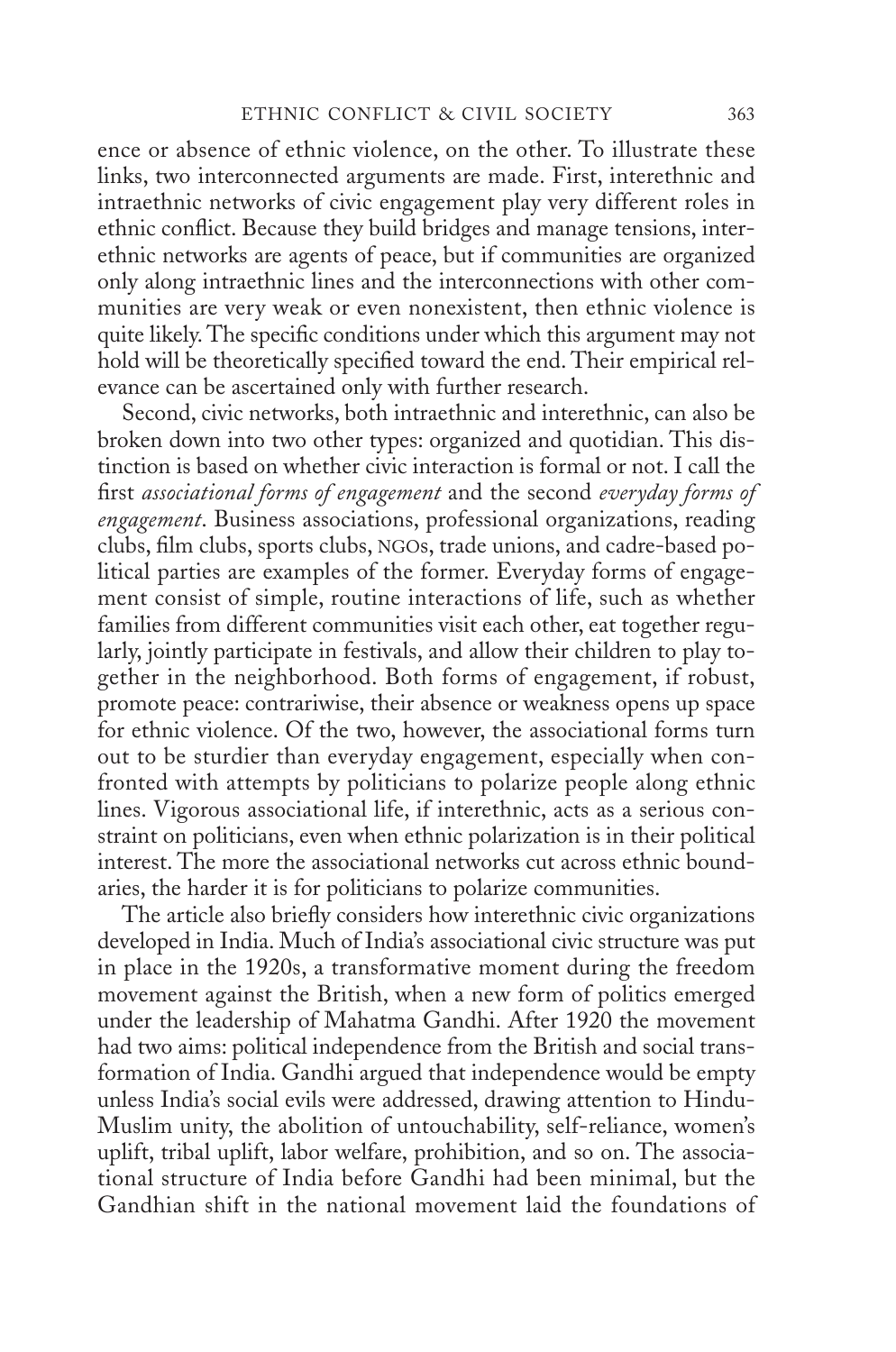India's associational civic order. In the process, between the 1920s and 1940s, a host of new organizations came into being.

Historical reasoning, therefore, requires that we draw a distinction between proximate and underlying causation. The role of intercommunal civic networks has been crucial for peace at a proximate level. Taking the long view, however, the causal factor was a transformative shift in national politics. Once put in place by the national movement, the civic structures took on a life and logic of their own, constraining the behavior of politicians in the short to medium run.

The article is organized as follows. The first section clarifies three key terms whose meanings are not self-evident: ethnicity, ethnic conflict, and civil society. The second section deals with the puzzle that led me to discover the relevance of civil society for ethnic conflict. The third section summarizes how the puzzle was resolved and presents the arguments that can link ethnic conflict and civil society. The fourth section presents empirical evidence in support of the arguments made. The fifth section considers causation and endogeneity. The final section summarizes the implications of the project for studies of civil society but also suggests a possible set of conditions under which the basic argument about interethnic and intraethnic engagement is unlikely to apply.

### I. CLARIFYING CONCEPTS AND TERMS

The terms "ethnic," "ethnic conflict," and "civil society" mean different things to different people. To preempt misunderstanding, one needs to specify the meaning one is using.

There are two distinct ways in which the term "ethnic" is interpreted. In the narrower construal of the term, "ethnic" groups mean "racial" or "linguistic" groups. This is the sense in which the term is widely understood in popular discourse, both in India and elsewhere. For example, for politics and conflict based on religious groupings, Indian scholars, bureaucrats, and politicians since the time of the British have used the term "communal," not "ethnic," reserving the latter term primarily for linguistically or racially distinct groups.

There is, however, a second, broader definition. As Horowitz argues, all conflicts based on *ascriptive* group identities—race, language, religion, tribe, or caste—can be called ethnic.3 In this umbrella usage, eth-

<sup>&</sup>lt;sup>3</sup> For an analysis of why, on the basis of a myth of common ancestry, ethnicity can take so many forms (language, race, religion, dress, diction), see Donald Horowitz, *Ethnic Groups in Conflict* (Berkeley: University of California Press, 1985), 41–54. One might add that this definition, though by now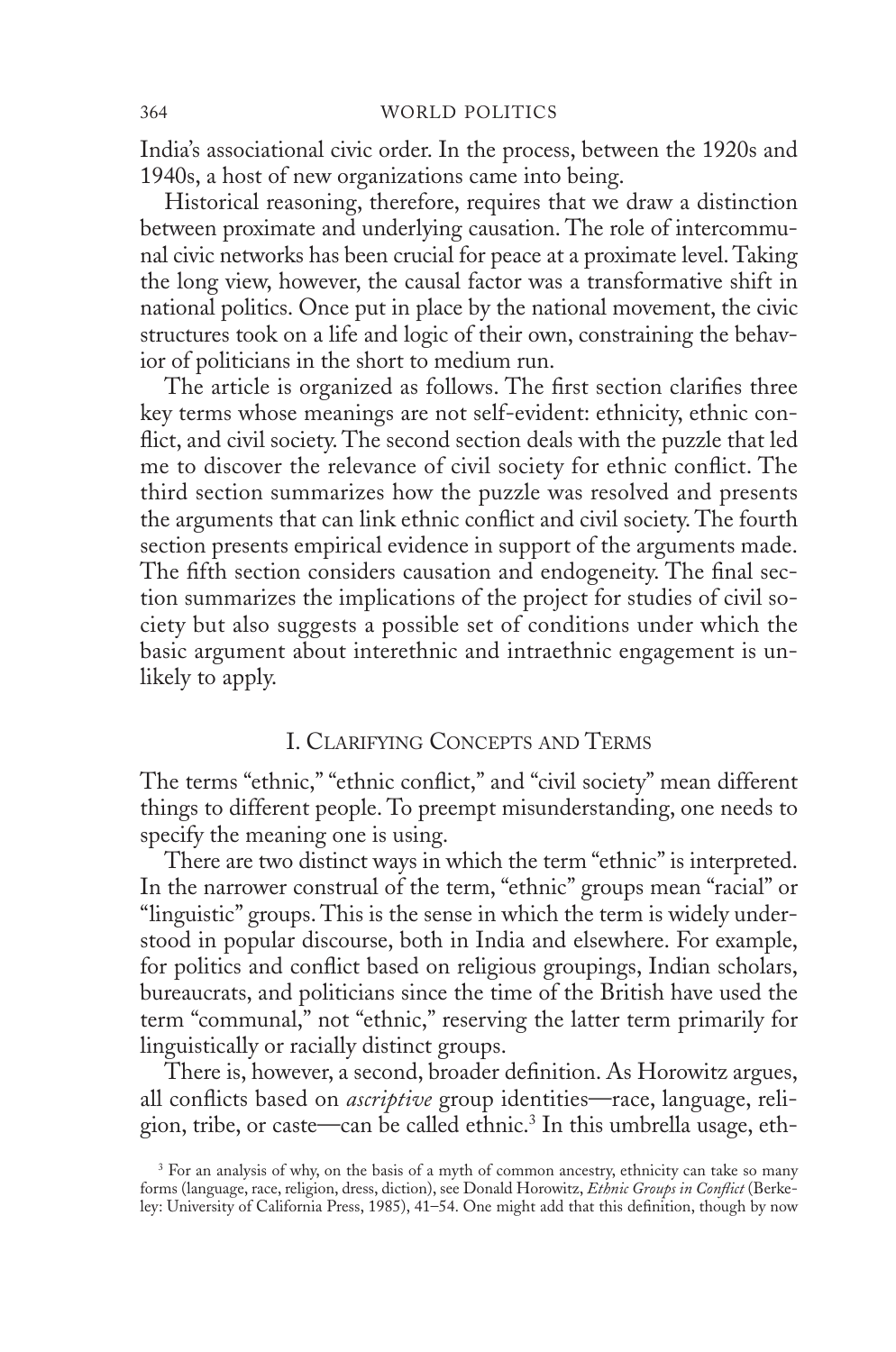nic conflicts range from (1) the Protestant-Catholic conflict in Northern Ireland and the Hindu-Muslim conflict in India to (2) black-white conflict in the United States and South Africa, (3) the Tamil-Sinhala conflict in Sri Lanka, and (4) Shia-Sunni troubles in Pakistan. In the narrower construction of term,  $(1)$  is religious,  $(2)$  is racial,  $(3)$  is linguistic-cum-religious, and (4) is sectarian. In the past the term "ethnic" would often be reserved for the second and, at best, third conflicts but would not be extended to the first and fourth.

Proponents of the broader usage reject such distinctions, arguing that the form ethnic conflict takes—religious, linguistic, racial, tribal—does not seem to alter its intensity, duration, or relative intractability. Their emphasis in on the ascriptive and cultural core of the conflict, and they distinguish it primarily from the largely nonascriptive and economic core of class conflict. Ethnic conflict may indeed have an economic basis, but that is not its core feature. Irrespective of internal class differentiation, race, language, sect, or religion tends to define the politics of an ethnic group. Contrariwise, class conflict tends on the whole to be economic, but if the class into which one is born is also the class in which one is trapped until death—and this is true for large numbers of people—then class conflict takes on ascriptive overtones. Following Horowitz, it is now well understood that the latter characteristics apply not to ethnic systems in general but to *ranked* ethnic systems, such as America during the period of slavery, South Africa during apartheid, and India's caste system. Ranked ethnic systems merge ethnicity and class; unranked ethnic systems do not.

The larger meaning, one might add, is also increasingly becoming the standard meaning in the social sciences, even if that is not yet true of politics and activism. I will use the term "ethnic" in this broader sense. In other words, I may distinguish between communal (that is, religious) and linguistic categories, but I will not differentiate between those that are communal and ethnic. Ethnicity is simply the set to which religion, race, language, and sect belong as subsets in this definition.

Does "ethnic conflict," our second term, have a uniquely acceptable meaning? On the whole, the existing literature has failed to distinguish between ethnic *violence* and ethnic *conflict*. Such conflation is unhelpful. In any ethnically plural society that allows free expression of political demands, some ethnic conflict is more or less inevitable, but it may not

widely accepted, is not without problems. If all ascriptive divisions can be the basis of ethnicity, can the landed gentry or women's groups be called ethnic? So long as we equate ascriptive identities with ethnic identities, there is no good answer to such questions.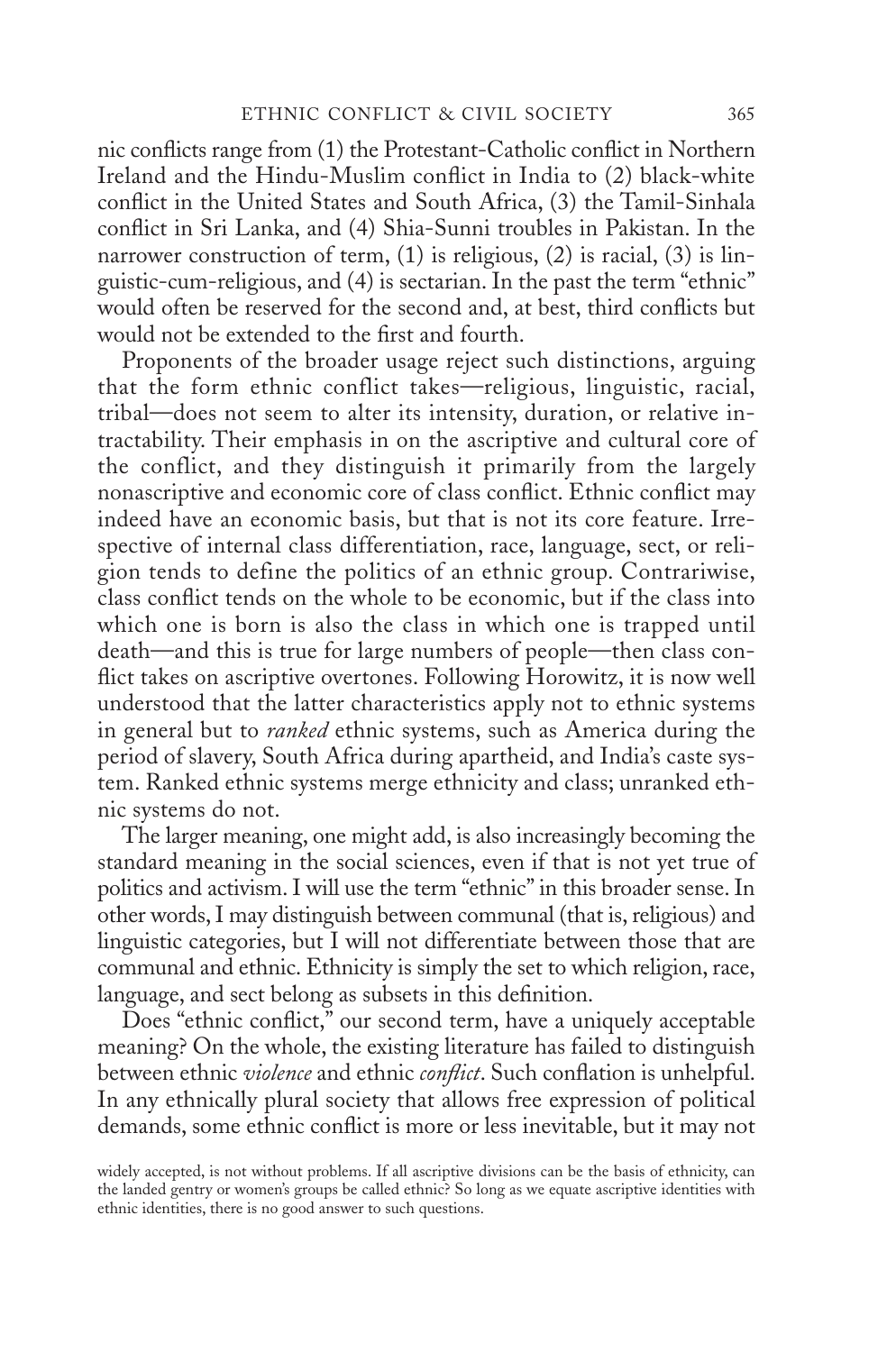necessarily lead to violence.<sup>4</sup> When there are different ethnic groups that are free to organize, there are likely to be conflicts over resources, identity, patronage, and policies.

The real issue is whether ethnic conflict is violent or waged via the polity's institutionalized channels. If ethnic protest takes an institutionalized form—in parliaments, in assemblies, in bureaucratic corridors, and as nonviolent mobilization on the streets—it is conflict but not violence. Such institutionalized conflict must be distinguished from a situation in which protest takes violent forms, rioting breaks out on the streets, and in its most extreme form civil war ensues or pogroms are initiated against some ethnic groups with the complicity of state authorities. Given how different these outcomes are, explanations for institutionalized conflict may not be the same as those for ethnic riots, on the one hand, and for pogroms and civil wars, on the other. Ethnic peace should, for all practical purposes, be conceptualized as an institutionalized channeling and resolution of ethnic demands and conflicts*: as an absence of violence, not as an absence of conflict*. The world would arguably be a happier place if we could eliminate ethnic and national conflicts from our midst, but such a postethnic, postnational era does not seem to be in the offing in the near term. Indeed, many postmodern conflicts, even in richer societies, are taking ethnic forms on grounds of authenticity of living styles and distinctiveness of expression.5

Though highly popular and much revived in recent years, the concept of civil society also needs to be subjected to critical scrutiny. According to conventional notions in the social sciences, "civil society" refers to that space which (1) exists between the family, on the one hand, and the state, on the other, (2) makes interconnections between individuals or families possible, and (3) is independent of the state. Many though not all of the existing definitions also suggest two more requirements: that the civic space be organized in associations that attend to the cultural, social, economic, and political needs of the citizens; and that the associations be modern and voluntaristic, not ascriptive. According to the first requirement, trade unions would be part of civil society, but informal neighborhood associations would not.

<sup>4</sup> Indeed, such conflict may be inherent in all pluralistic political systems, authoritarian or democratic. Compared with authoritarian systems, a democratic polity is simply more likely to witness an open expression of such conflicts. Authoritarian polities may lock disaffected ethnic groups into long periods of political silence, giving the appearance of a well-governed society, but a coercive containment of such conflicts also runs the risk of an eventual and accumulated outburst when an authoritarian system begins to liberalize or lose its legitimacy.

<sup>5</sup> Ronald Inglehart, *Modernization and Postmodernization* (Princeton: Princeton University Press, 1997).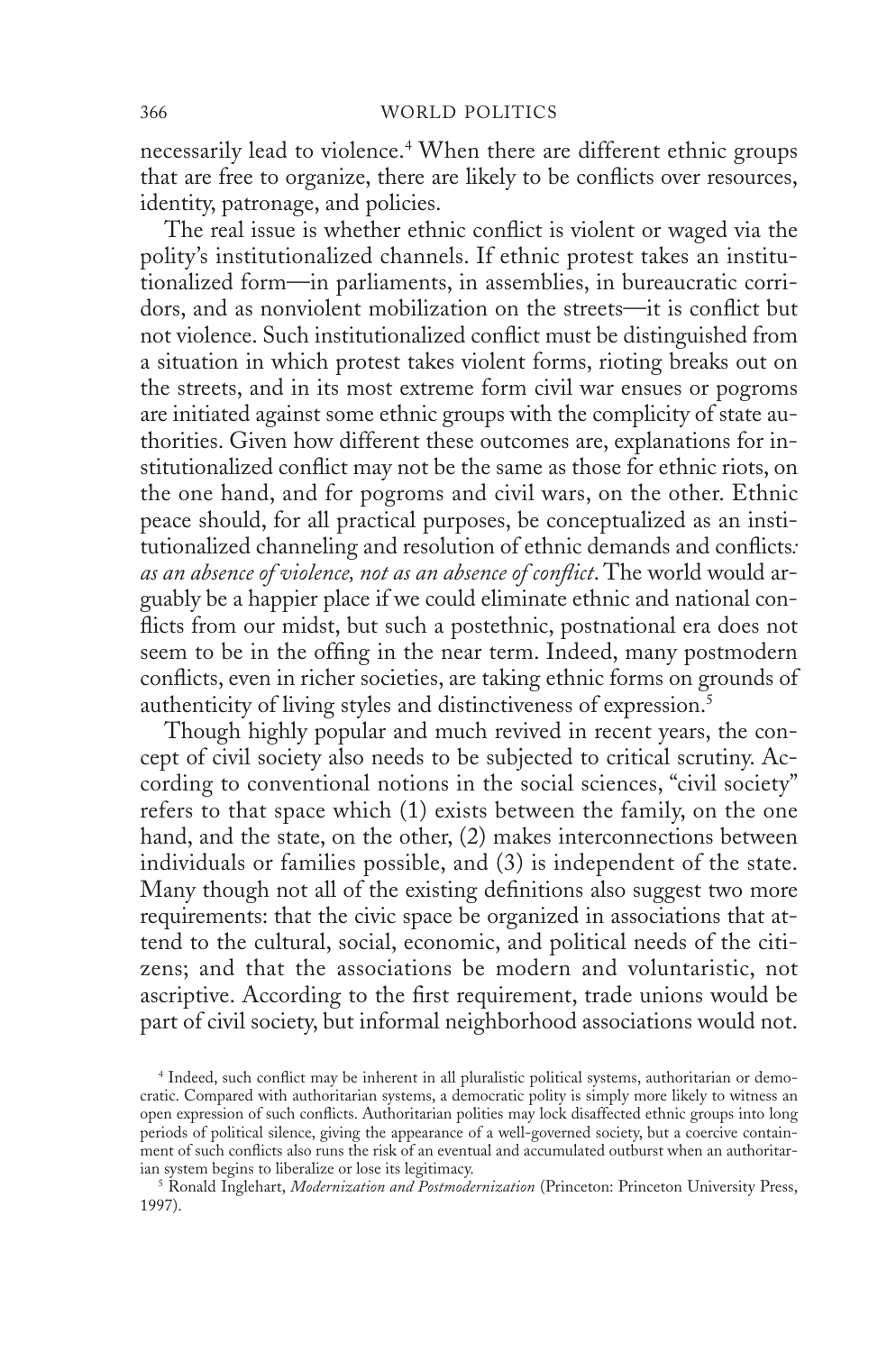Following the second requirement, philately clubs and parent-teacher associations would be civic, but a black church or an association of Jews active on behalf of Israel would not.

Should we agree with the latter two proposals? Can nonassociational space also be called civic or part of civil society? Must associations, to constitute part of civil society, be of a "modern" kind—voluntaristic and crosscutting, rather than ascriptive and based on ethnic affiliation?

The modernist origins of civil society are originally attributed to Hegel's nineteenth-century theoretical formulations.<sup>6</sup> In recent years, however, it has often been suggested that the revival of a modernist notion of civil society derives from debates in Eastern Europe and the English translation of Habermas's *Structural Transformation of the Public Sphere*. <sup>7</sup> Because the concept of civil society has been so important to the field of political philosophy, it is mostly political philosophers who have explored it in recent times.<sup>8</sup> In comparison, the analytic work on civil society in the more empirical fields of the social sciences has not been as voluminous,<sup>9</sup> though the need for it should be quite clear. Only by systematic empirical investigation of the associational and nonassociational forms of civic life can we determine whether the functions and forms attributed to civil society in the normative literature exist as more than simply theoretical propositions.

As an illustration of the modernist biases of the conventional definitions of civil society, consider the theoretical arguments of Ernest Gellner, whose writings on civil society have been plentiful as well as influential. "Modularity," argues Gellner, "makes civil society," whereas "segmentalism" defines a traditional society.10 By modularity, he means

<sup>9</sup> The debate generated by Putnam's work is finally leading to empirically based scholarship. See, inter alia, Sheri Berman, "Civil Society and the Collapse of the Weimar Republic," *World Politics* 49 (April 1997); the special issue on social capital of *American Behavioral Scientist* 39 (April 1997); and Deepa Narayan and Michael Woolcock, "Social Capital: Implications for Development Theory, Research and Policy," *World Bank Research Observer* 15 (August 2000).

<sup>10</sup> Ernest Gellner, "The Importance of Being Modular," in John Hall, ed., *Civil Society: Theory, History, Comparison* (Cambridge: Blackwell, 1995). This article is a good summary of a large number of Gellner's writings on civil society, written in both the reflective and the activist mode. Many of these writings, including some polemical essays, have been put together in Gellner, *Conditions of Liberty: Civil Society and Its Rivals* (New York: Penguin Press, 1994).

<sup>6</sup> For the early history of the idea, see Adam Seligman, *The Idea of Civil Society* (Princeton: Princeton University Press, 1992).

<sup>7</sup> Jurgen Habermas, *The Structural Transformation of the Public Sphere: An Inquiry into the Category of Bourgeois Society,* trans. Thomas Burger and Frederic Lawrence (Cambridge: MIT Press, 1989). For a debate built around the publication of the English translation, see Craig Calhoun, ed., *Habermas and the Public Sphere* (Cambridge: MIT Press, 1994).

<sup>8</sup> See also Charles Taylor, "Modes of Civil Society," *Public Culture* 4 (Fall 1990); Michael Walzer, "The Idea of Civil Society," *Dissent* 38 (Spring 1991); and Jean Cohen and Andrew Arato, *Civil Society and Political Theory* (Cambridge: MIT Press, 1992).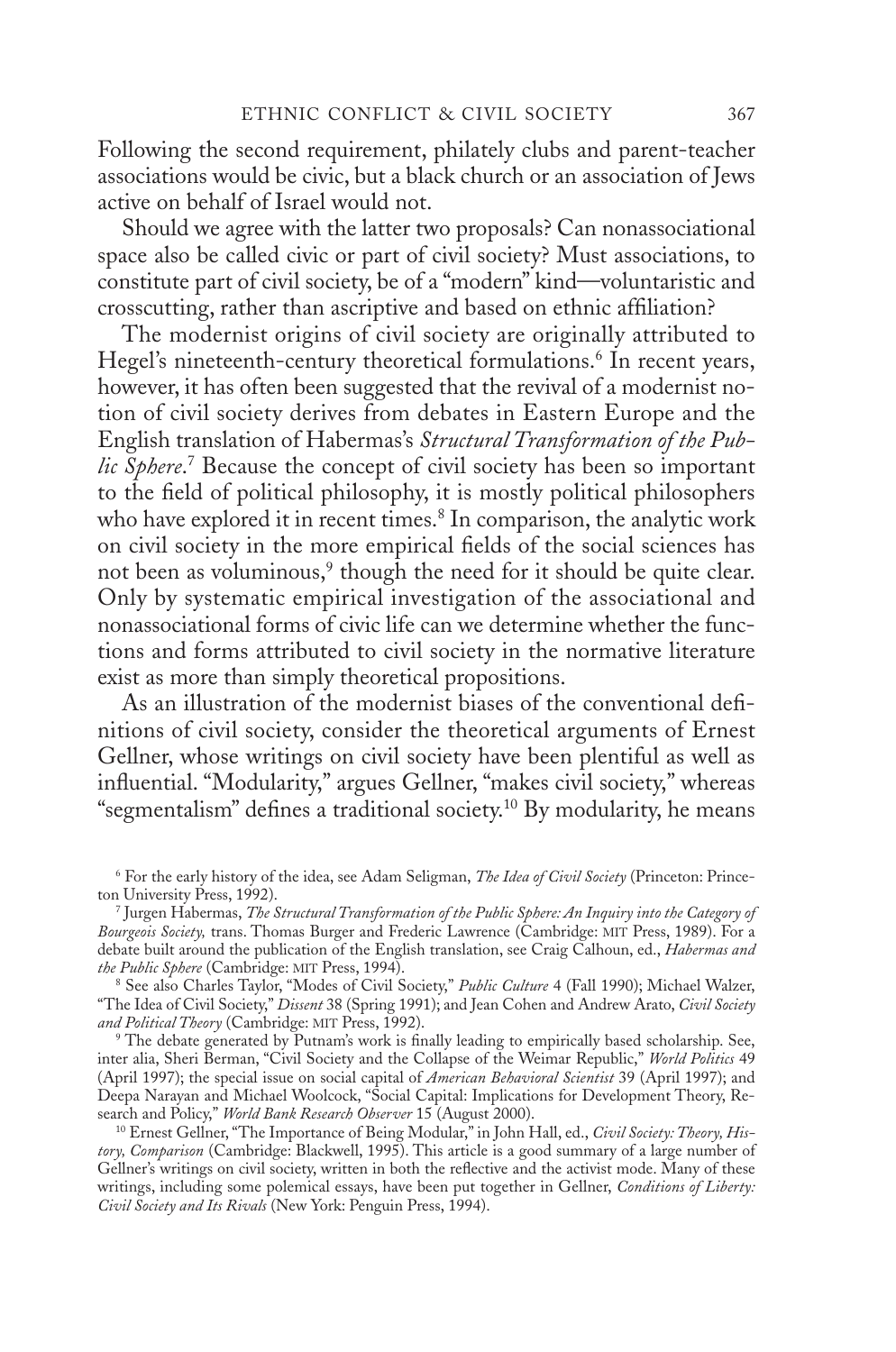the ability to transcend traditional or ascriptive occupations and associations. Given a multipurpose, secular, and modern education and given also the objective availability of plentiful as well as changing professional opportunities in posttraditional times, modern man can move from one occupation to another, one place to another, one association to another. In contrast, traditional man's occupation and place were determined by birth. A carpenter in traditional society, whether he liked it or not, would be a carpenter, and all his kinsmen would be carpenters. He would also not generally be involved in associations; and if he were, the association would most likely be an ascriptive guild of carpenters. An agrarian society, argues Gellner, might be able to avoid the tyranny of the state. That is because the power of the state could not reach all segments of a traditional society, given the decentralized nature of production structure, the low level of communication technology, and the relatively self-sufficient character of each segment. But that does not mean that such a society would be "civil," for instead of the "tyranny of state," it would experience the "tyranny of cousins." Civil society, concludes Gellner, is not only modern but also based on strictly voluntary associations between the state and family, not on ethnic or religious considerations.11

Such claims can be empirically challenged. First, a remarkably large number of studies show that ethnic and religious associations combine ascription and choice. Not all Christians have to be members of a church in a given town, nor all blacks members of a black church. Moreover, it has also been widely documented that ethnic associations can perform many "modern" functions, such as participating in democratic politics, setting up funds to encourage members of the ethnic group to enter newer professions, and facilitating migration of ethnic kinsmen into modern occupations and modern education.<sup>12</sup>

A similar objection can be raised with respect to the requirement that associations be formal. In much of the developing world, especially in the countryside and small towns, formal associations do not exist. That does not mean, however, that civic interconnections or activities are absent. If what is crucial to the notion of civil society is that families and individuals connect with other families and individuals— beyond

<sup>11</sup> For a similar argument, see Edward Shils, *The Virtue of Civility* (Indianapolis, Ind.: Liberty Fund, 1997).

 $12$  For pioneering work on the modernist uses of ethnicity, see Lloyd Rudolph and Susanne Rudolph, *The Modernity of Tradition* (Chicago: University of Chicago Press, 1967); and Myron Weiner, *Sons of the Soil* (Princeton: Princeton University Press, 1978).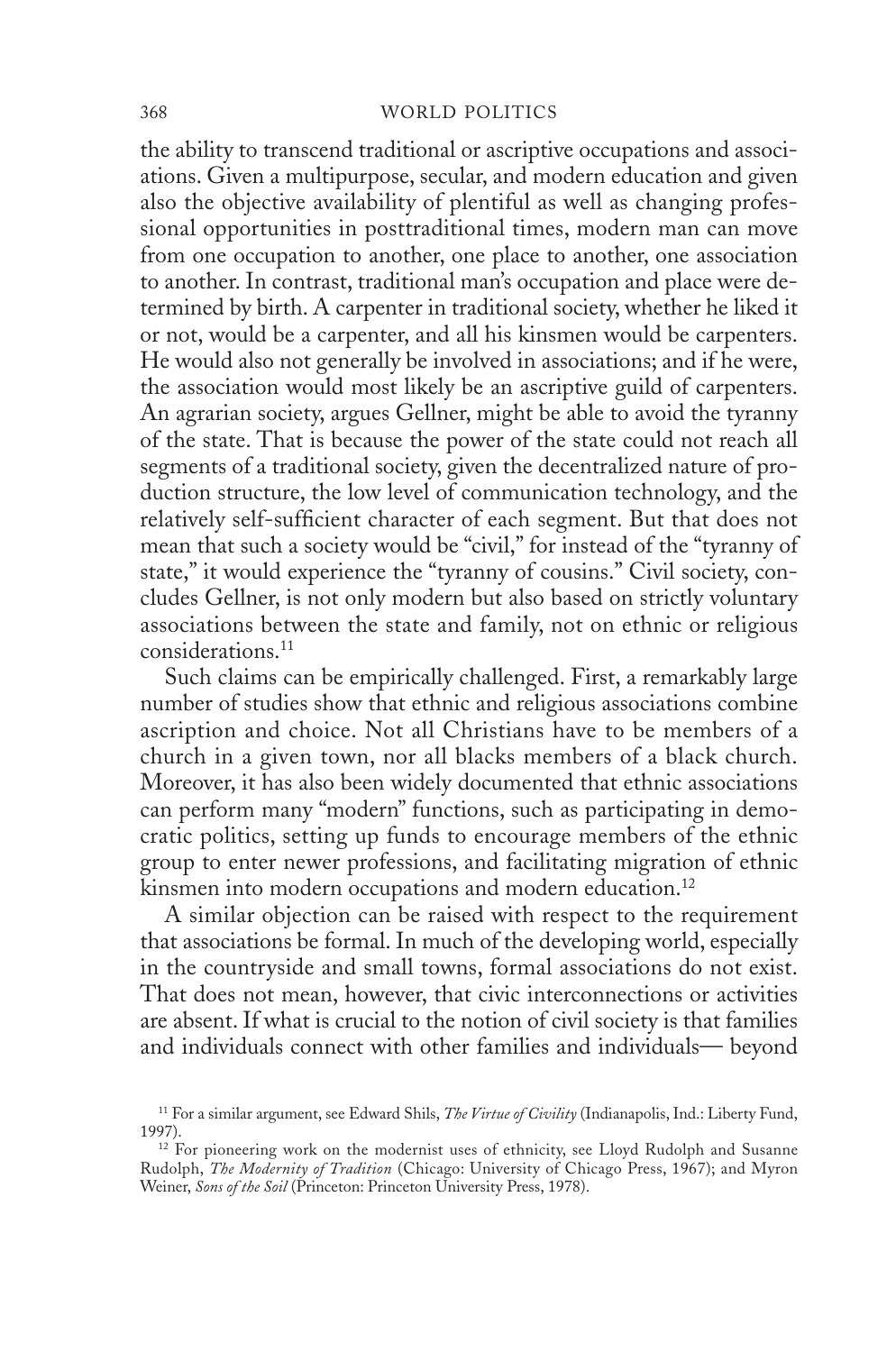their homes—and talk about matters of public relevance without the interference of the state, then it seems far too rigid to insist that this must take place only in "modern" associations. Empirically speaking, whether such engagement takes place in associations or in the traditional sites of social get-togethers depends on the degree of urbanization and economic development, as well as on the nature of the political system. Cities tend to have formal associations; villages make do with informal sites and meetings. Further, political systems may specify which groups may have access to formal civic spaces and establish organizations and which ones may not. Nineteenth-century Europe provided the propertied classes with access to a whole range of political and institutional instruments of interest articulation; trade unions for workers were slower to arrive.

Some of the spirit of these remarks is conveyed in the commentary generated by Habermas's distinction between the "lifeworld"and "system" in *The Structural Transformation of the Public Sphere.* In its original formulation, the distinction indicated a radical rupture between the significance of everyday interaction and that of interaction made possible by institutions and organizations. The latter, according to Habermas, was associated with a modern public sphere. Everyday interaction made life, but organized interaction made history.13 The new history of popular struggles launched by those not formally admitted to the public sphere in much of nineteenth-century Europe and America—women, peasants, workers, minorities—suggests the limited utility of the original Habermas distinction.14 Indeed, in his more recent positions, Habermas has all but dropped his earlier, radical distinction.<sup>15</sup> Streetcorner activity can now be viewed as a serious civic form if more organized and institutional civic sites are not available—whether generally or to some particular groups.

The point, of course, is not that formal associations do not matter. One of the arguments of this paper is that they do. But at least in the social and cultural settings that are different from those of Europe and North America, if not more generally, the purposes of activity rather

<sup>&</sup>lt;sup>13</sup> See the brief but thoughtful discussion in Harry Boyte, "The Pragmatic Ends of Popular Politics," in Calhoun (fn. 7).

<sup>14</sup> Starting with E. P. Thompson, *The Making of the English Working Class* (Harmondworth: Penguin Press, 1968), many such historical works by now exist. For a quick review of how they relate to Habermas, see Mary Ryan, "Gender and Public Access: Women's Politics in Nineteenth Century America," and Geoff Elly, "Nations, Publics, and Political Cultures: Placing Habermas in the Nineteenth Century," both in Calhoun (fn. 7).

<sup>&</sup>lt;sup>15</sup> Jurgen Habermas, "Further Reflections on the Public Sphere," in Calhoun (fn. 7).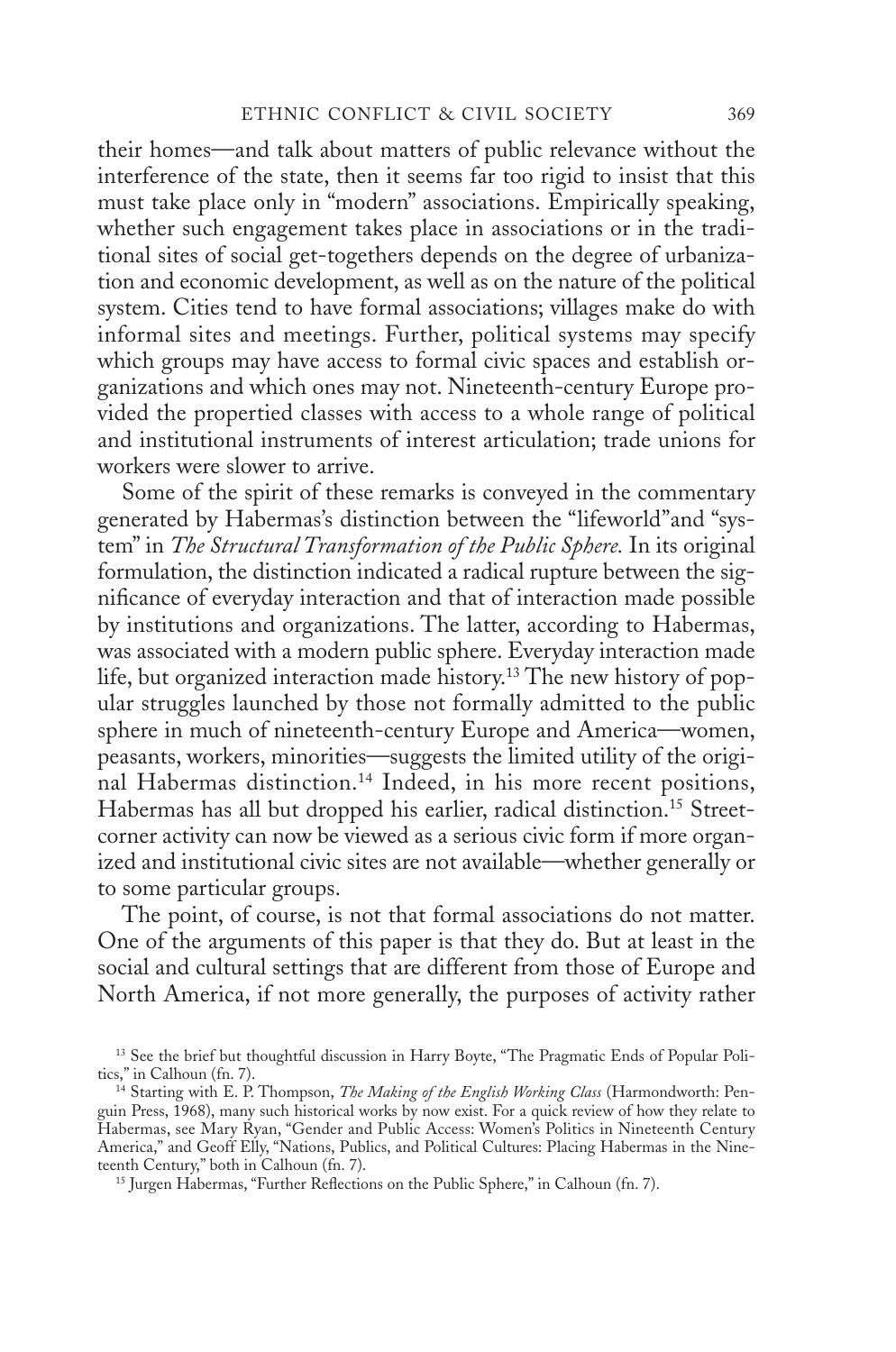than the forms of organization should be the critical test of civic life. Tradition is not necessarily equal to a tyranny of cousins, and capitalist modernity does not always make civic interaction possible. At best, such dualities are ideal types or based on normatively preferred visions. Empirically speaking, tradition often permits challenging the cousins when existing norms of reciprocity and ethics are violated.<sup>16</sup> Similarly, even capitalist modernity may be highly unsocial and atomizing, if people in America stay home and watch soap operas on TV, instead of joining PTAs and other civic organizations.<sup>17</sup> Both informal group activities and ascriptive associations should be considered part of civil society so long as they connect individuals, build trust, encourage reciprocity, and facilitate the exchange of views on matters of public concern—economic, political, cultural, and social. That they may have very different consequences for conflict or peace is an entirely different matter. The latter is an argument about what type of civil society is better for governance and peace, not whether civil society per se is endowed with benign possibilities.

# II. WHY CIVIL SOCIETY? A PUZZLING FEATURE OF ETHNIC CONFLICT

Civil society is a new variable for the study of ethnic conflict. How it emerged as a causal factor in research on Hindu-Muslim relations, therefore, requires a brief explanation of what my project sets out to do and why.

Sooner or later, scholars of ethnic conflict are struck by a puzzling empirical regularity—that despite ethnic diversity, some places (regions, nations, towns, villages) manage to remain peaceful, whereas others experience enduring patterns of violence. Similarly, some societies with an impressive record of ethnic peace suddenly explode in ways that surprise the observer and very often the scholar as well. Variations across time and space on the whole constitute an unresolved puzzle in the field of ethnicity and nationalism.

How does one account for such variations? The standard research strategy, with some exceptions, $18$  has been to seek the commonalities

<sup>16</sup> James Scott, *Moral Economy of the Peasant* (New Haven: Yale University Press, 1978).

<sup>&</sup>lt;sup>17</sup> For an argument along these lines, see Robert Putnam, "The Strange Disappearance of Civic America," *American Prospect* 8 (Winter 1996); and idem, "Bowling Alone," *Journal of Democracy* 6 ( January 1995).

<sup>&</sup>lt;sup>18</sup> Among the towering exceptions are Horowitz (fn. 3); Weiner (fn. 12); and W. Crawford Young, *The Politics of Cultural Pluralism* (Madison: University of Wisconsin Press, 1976).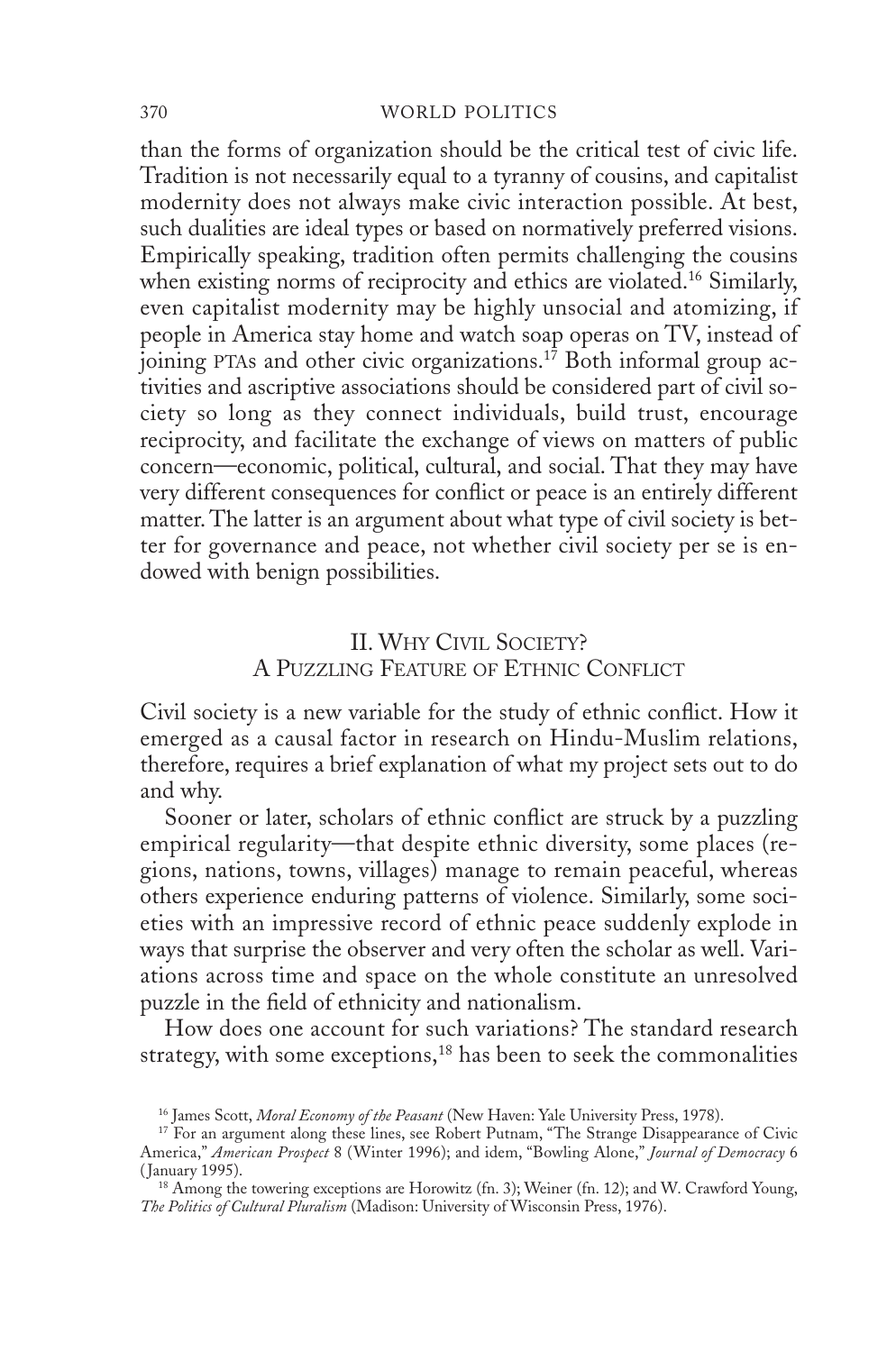across the many cases of violence. Although this approach will continue to enlighten us, it can give us only the building blocks of a theory, not a full-blown theory of ethnic conflict. The logic underlying this proposition is simple, often misunderstood, and worth restating.19 Suppose on the basis of commonalities we find that interethnic economic rivalry (a), polarized party politics (b), and segregated neighborhoods (c) explain ethnic violence (X). But can we be sure that our judgments are right? What if  $(a)$ ,  $(b)$ , and  $(c)$  also exist in peaceful cases  $(Y)$ ? In that case, violence is caused by the intensity of (a), (b), and (c) in X; or there is an underlying factor or contextual element that makes (a), (b), and (c) conflictual in one case but not in the other; or there is yet another factor (d) that differentiates peace from violence. It will, however, be a factor that we did not discover precisely because peaceful cases were not studied with the conflictual ones.

This argument for the necessity of studying variance leads to another important methodological question: at what level must variance itself be studied? Should the unit of analysis be nations, states, regions, towns, or villages? What methodologists call a large-N analysis can help us identify the spatial and temporal trends in violence and allow us to choose the appropriate level for analyzing variance. The project, therefore, considered all reported Hindu-Muslim riots in the country between 1950 and 1995.<sup>20</sup> For purposes of identifying larger trends, two results were crucial.

First, villages constitute a remarkably small portion of communal rioting. Between 1950 and 1995 rural India, where a majority of Indians still live, accounted for a mere 3.6 percent of the deaths in communal violence. Hindu-Muslim violence turns out to be primarily an urban phenomenon. Second, within urban India, too, Hindu-Muslim riots are highly locally concentrated. Eight cities<sup>21</sup> account for a hugely disproportionate share of communal violence in the country: nearly 46 percent of all deaths in Hindu-Muslim violence (Table 1, column 4).

<sup>20</sup> The data set was put together in collaboration with Steven I. Wilkinson of Duke University.

<sup>21</sup> The cities, as Table 1 (column 4) shows, are Ahmedabad, Bombay, Aligarh, Hyderabad, Meerut, Baroda, Calcutta, and Delhi. The last two are not normally viewed as riot prone. But because they have had so many small riots and had some large ones in the 1950s, they are unable to escape the list of worst cities in a long-run perspective (1950–95). In a 1970–95 time series, however, Calcutta is unlikely to figure and Delhi may also disappear.

<sup>&</sup>lt;sup>19</sup> For an elaborate argument for the need for variance in social science research, see Gary King, Robert Keohane, and Sydney Verba, *Designing Social Inquiry* (Princeton: Princeton University Press, 1993). For why discovering commonalities may matter even in a world where variance exists, see Ronald Rogowski, Symposium on *Designing Social Inquiry, American Political Science Review* 89 ( June 1995).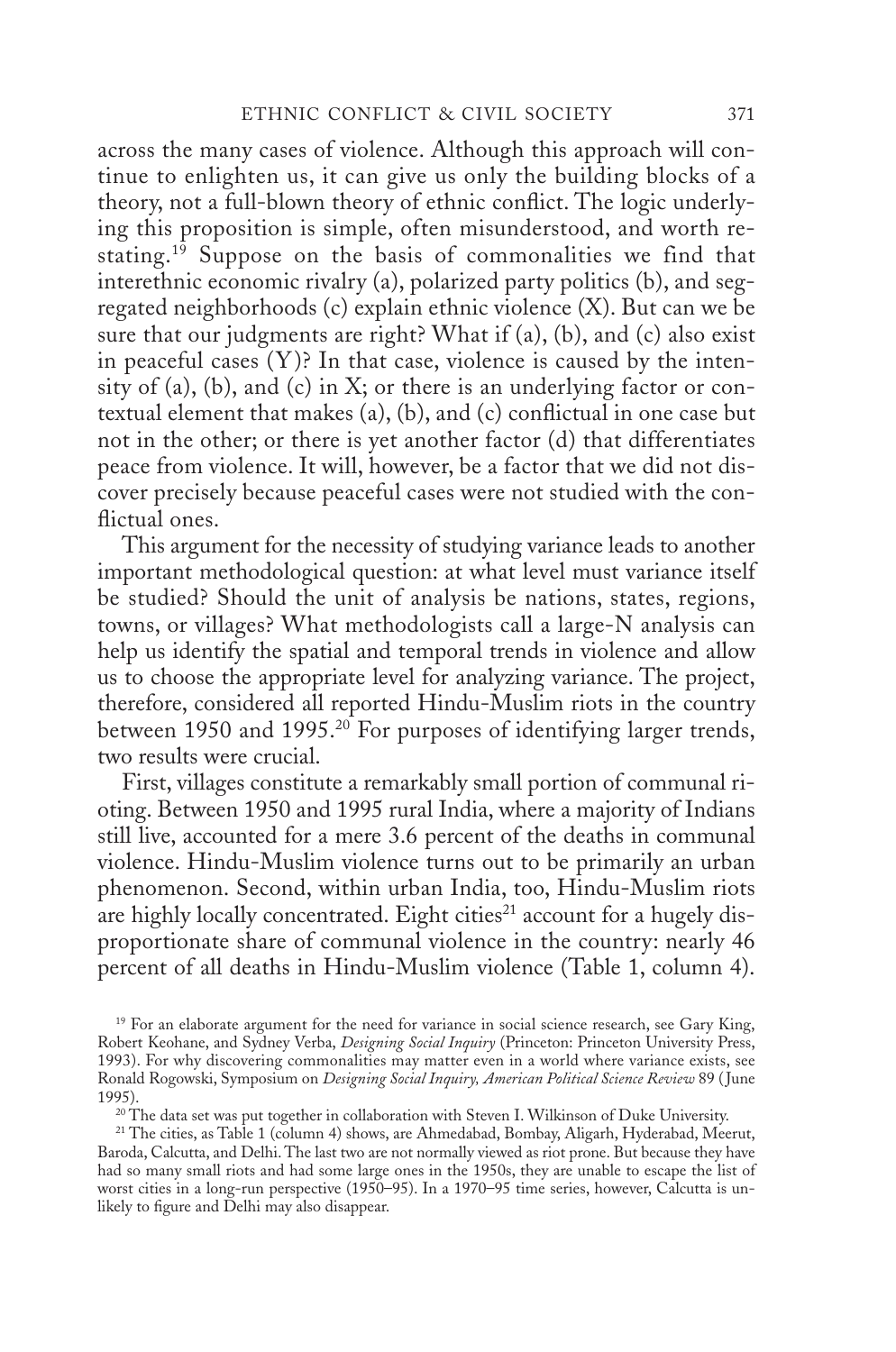| $(1950 - 95)$                                                                                         |                                                                                              |                                                                        |                                                                         |                                                                 |
|-------------------------------------------------------------------------------------------------------|----------------------------------------------------------------------------------------------|------------------------------------------------------------------------|-------------------------------------------------------------------------|-----------------------------------------------------------------|
| Minimum<br>of 15 Deaths<br>in 3 Riots<br>over 2 Five-<br>Year Periodsh                                | Minimum<br>of 20 Deaths<br>in 4 Riots<br>over 3 Five-<br>Year Periodsc                       | Minimum<br>of 25 Deaths<br>in 5 Riots<br>over 4 Five-<br>Year Periodsd | Minimum<br>of 50 Deaths<br>in 10 Riots<br>over 5 Five-<br>Year Periodse | Total<br>Deaths<br>1950-95                                      |
| Bombay<br>Ahmadabad<br>Hyderabad<br>Meerut<br>Aligarh<br>Jamshedpur<br>Bhiwandi<br>Surat<br>Moradabad | Bombay<br>Ahmadabad<br>Hyderabad<br>Meerut<br>Aligarh<br>Jamshedpur<br>Bhiwandi<br>Moradabad | Bombay<br>Ahmadabad<br>Hyderabad<br>Meerut<br>Aligarh<br>Jamshedpur    | Bombay<br>Ahmadabad<br>Hyderabad<br>Meerut<br>Aligarh                   | 1,137<br>1,119<br>312<br>265<br>160<br>198<br>194<br>194<br>149 |
| Baroda<br>Bhopal<br>Delhi<br>Kanpur<br>Calcutta                                                       | Baroda<br>Bhopal<br>Delhi<br>Kanpur<br>Calcutta                                              | Baroda<br>Bhopal<br>Delhi<br>Kanpur<br>Calcutta                        | Baroda<br>Delhi<br>Calcutta                                             | 109<br>108<br>93<br>81<br>63<br>59                              |
| Jabalpur<br>Bangalore<br>Jalgaon<br>Sitamarhi                                                         | Bangalore<br>Jalgaon                                                                         | Bangalore<br>Jalgaon                                                   |                                                                         | 56<br>49<br>47                                                  |
| Indore<br>Varanasi<br>Allahabad<br>Nagpur<br>Jaipur                                                   | Indore<br>Varanasi<br>Allahabad<br>Nagpur<br>Jaipur                                          | Indore<br>Varanasi<br>Allahabad<br>Nagpur                              |                                                                         | 45<br>42<br>37<br>37<br>32                                      |
| Aurangabad<br>Srinagar<br>Ranchi<br>Malegaon<br>Godhra                                                | Aurangabad<br>Srinagar<br>Malegaon                                                           | Aurangabad<br>Srinagar                                                 |                                                                         | 30<br>30<br>29<br>23<br>18                                      |

TABLE 1 HINDU-MUSLIM RIOTS IN 28 INDIAN CITIES <sup>a</sup>

a Total number of deaths from riots for all of India, 1950–95 = 7,173, of which 3.57 percent of deaths took place in rural India.

 $b$  Total number of deaths from riots in these cities = 4,706. This is approximately 66 percent of deaths from riots throughout India and 69 percent of all deaths in urban riots during these periods.

 $c$  Total number of deaths from riots in these cities = 4,359. This is about 61 percent of deaths from riots throughout India and 64 percent of all deaths in urban riots during these periods.

<sup>d</sup> Total number of deaths from riots in these cities = 3,887. This is about 54 percent of deaths from riots throughout India and 58 percent of all deaths in urban riots during these periods.

<sup>e</sup> Total number of deaths from riots in these cities = 3,263. This is 45.5 percent of deaths from riots throughout India and 49 percent of all deaths in urban riots during these periods.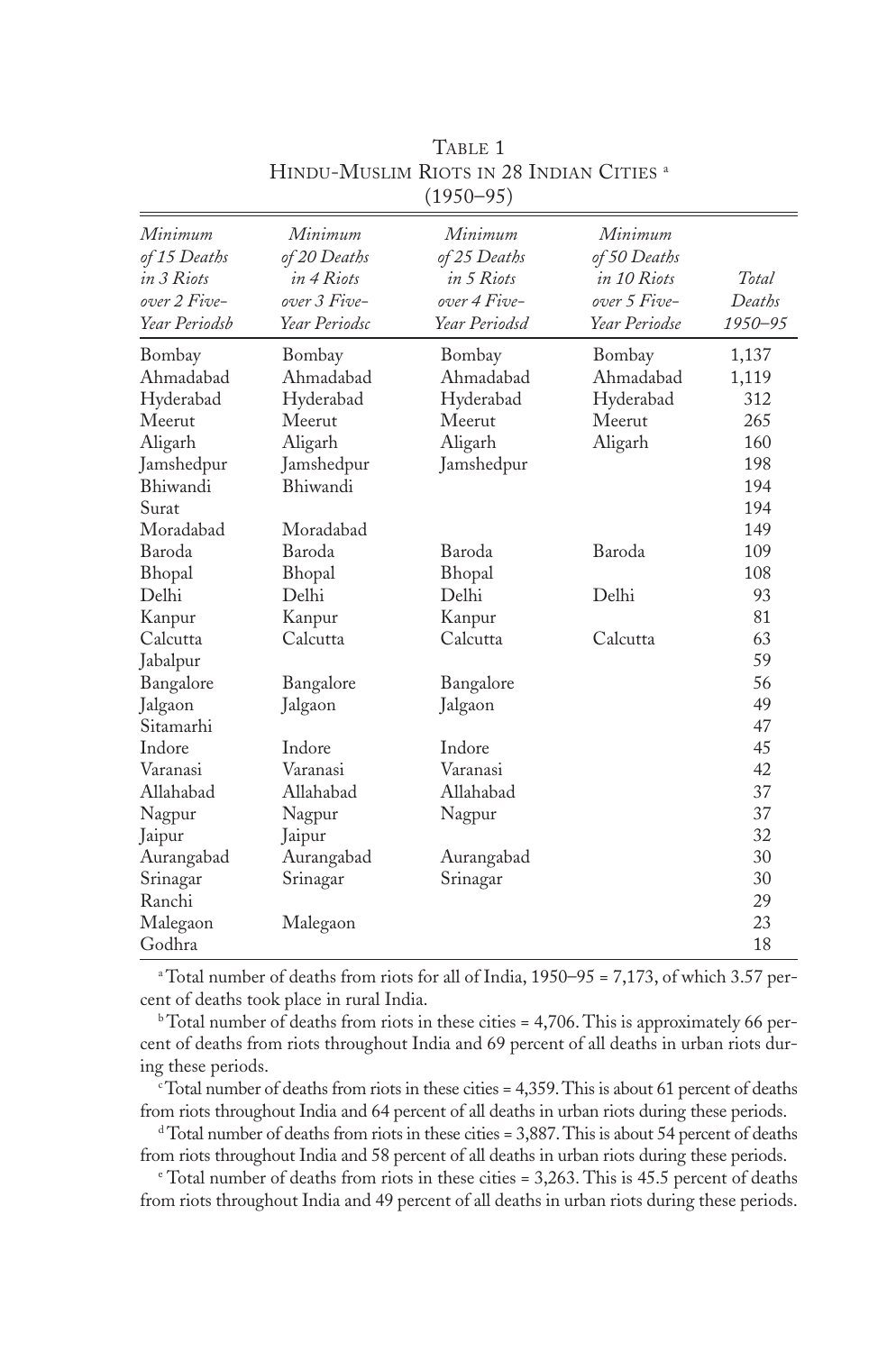As a group, however, these eight cities represent a mere 18 percent of India's urban population (and about 5 percent of the country's total population, both urban and rural). Put otherwise, 82 percent of the urban population has not been "riot prone."

Given such high local concentrations in urban India, the large-N analysis clearly establishes town/city as the unit of analysis. India's Hindu-Muslim violence is city specific, not state specific, with state (and national) politics providing the context within which the local mechanisms linked with violence are activated*.* To understand the causes of communal violence, we must investigate these local mechanisms.

Following this reasoning, the project selected six cities—three from the list of eight riot-prone cities and three peaceful ones—and arranged them in three pairs. Thus, each pair had a city where communal violence is endemic and a city where it is rare or entirely absent. To ensure against comparing apples and oranges, roughly similar Hindu-Muslim percentages in the city populations constituted the minimum control in each pair. The first pair—Aligarh and Calicut—was based on population percentages only. The second pair—Hyderabad and Lucknow added two controls to population percentages, one of previous Muslim rule and a second of reasonable cultural similarities. The third pair— Ahmedabad and Surat—was the most tightly controlled. The first two pairs came from the North and South. The third came from the same state of Gujarat, sharing history, language, and culture but not endemic communal violence. All of these cities, at this time, have a population of above half a million, and the biggest, Hyderabad, is a metropolis of over four million people.

Why was similarity in demographic proportions chosen as the minimum control in each pair? Both in India's popular political discourse and in theories about Muslim political behavior, the size of the community is considered to be highly significant. Many politicians, especially those belonging to the Hindu nationalist Bharatiya Janata Party (BJP), who have often subscribed to the idea of "Muslim disloyalty" to India, have argued that the demographic distribution of Muslims makes them critical to the electoral outcomes. Muslims constitute more than 20 percent of the electorate in 197 out of a total of 545 parliamentary constituencies in India. In a first-past-the-post system, where 30 percent of the vote is often enough to win a seat in multiparty contests, these percentages make the Muslims electorally highly significant.22 The

<sup>22</sup> Lloyd Rudolph and Susanne Rudolph, *In Pursuit of Lakshmi* (Chicago: University of Chicago Press, 1987), 196.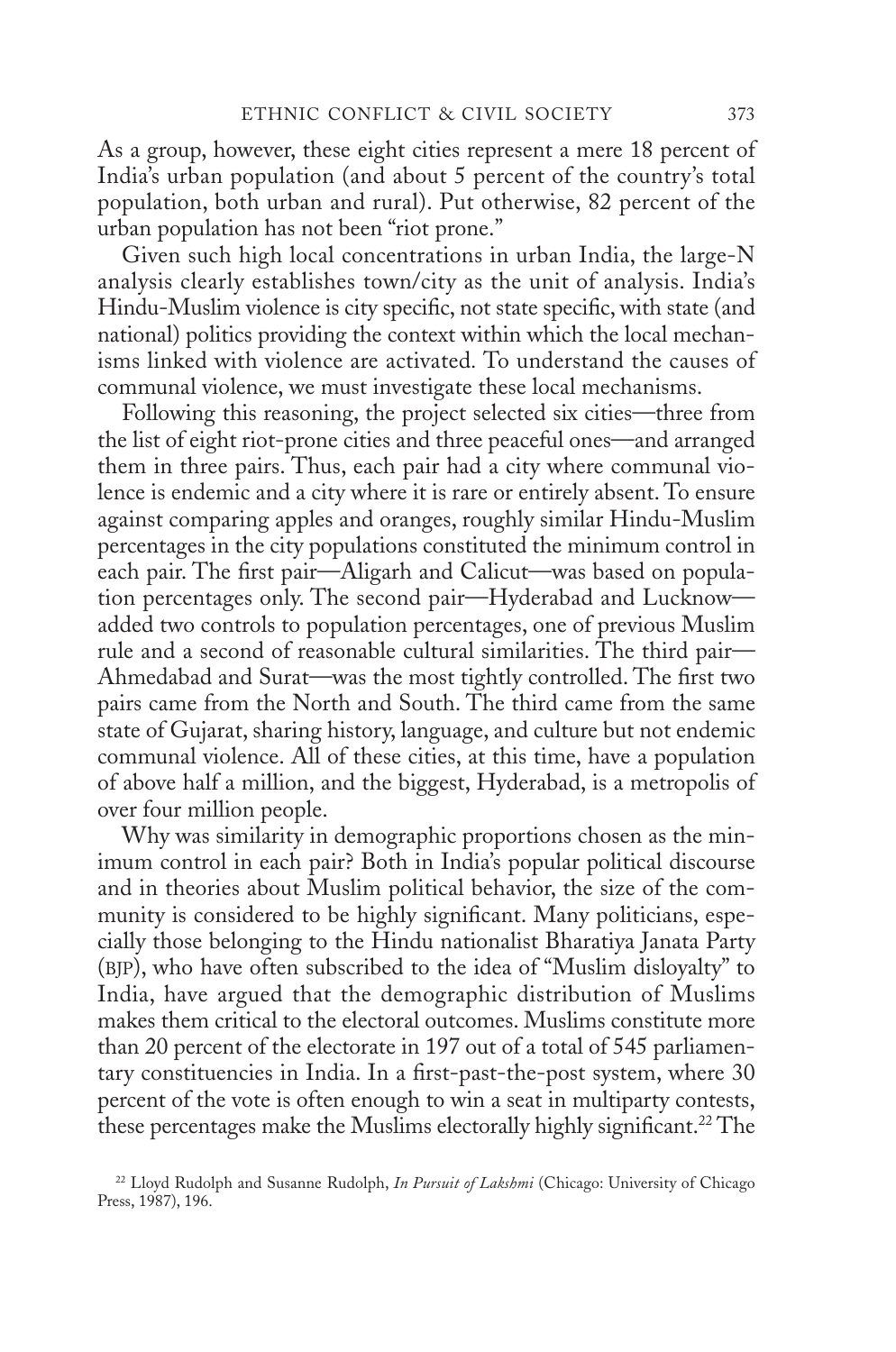higher the numbers of Muslims in a given constituency, argue politicians of the BJP, the greater the inclination of mainstream political parties to pander to their sectional/communal demands and the lower the incentive, therefore, for Muslims to build bridges to Hindus. Thus, according to this argument, appeasement of Muslims, based on their large numbers in a democracy, is the cause of communal conflict and violence in India.23

That Muslim demography has political consequences is, however, not an argument confined to the Hindu nationalist BJP. Leading Muslim politicians also make a demographic claim, but with the causation reversed. The higher the numbers of Muslims in a city or town, they argue, the greater the political threat felt by the leaders of the Hindu community, who react with hostility to legitimate Muslim anxieties about politics and identity. An unjustified, even self-serving opposition on the part of Hindu leaders, they argue, is the source of communal hostilities.<sup>24</sup> Both extremes of the political spectrum thus rely heavily on demography for their explanations.

These popular arguments are shared by social scientists as well, although their reasoning is different. It has been argued, for example, that when a city/constituency has a Muslim majority or plurality, Muslims typically prefer Muslims-only confessional parties over centrist intercommunal parties.<sup>25</sup> Muslims support centrist parties when their share of the population/electorate is small in a town/constituency. Smaller numbers make it rational to seek the security of a large and powerful mainstream party.

Can one find cases—cities or constituencies—where similar demographic distributions lead to very different forms of political behavior? Selecting from a larger sample of such cases, the project did precisely that. As described above, it compared three pairs of cities where a rough similarity in demographic proportions coexists with variance in political outcomes—peace or violence.

# III. RESOLVING THE PUZZLE: THE ROLE OF CIVIL SOCIETY

The preexisting local networks of civic engagement between the two communities stand out as the single most important proximate explanation for the difference between peace and violence. Where such net-

<sup>23</sup> L. K. Advani, leader of the BJP, interviewed in *Sunday,* July 22, 1990.

<sup>&</sup>lt;sup>24</sup> Syed Shahabuddin, a prominent Muslim leader, has often made this argument in lectures, discussions, and political speeches.

<sup>&</sup>lt;sup>25</sup> Rudolph and Rudolph (fn. 22), 195.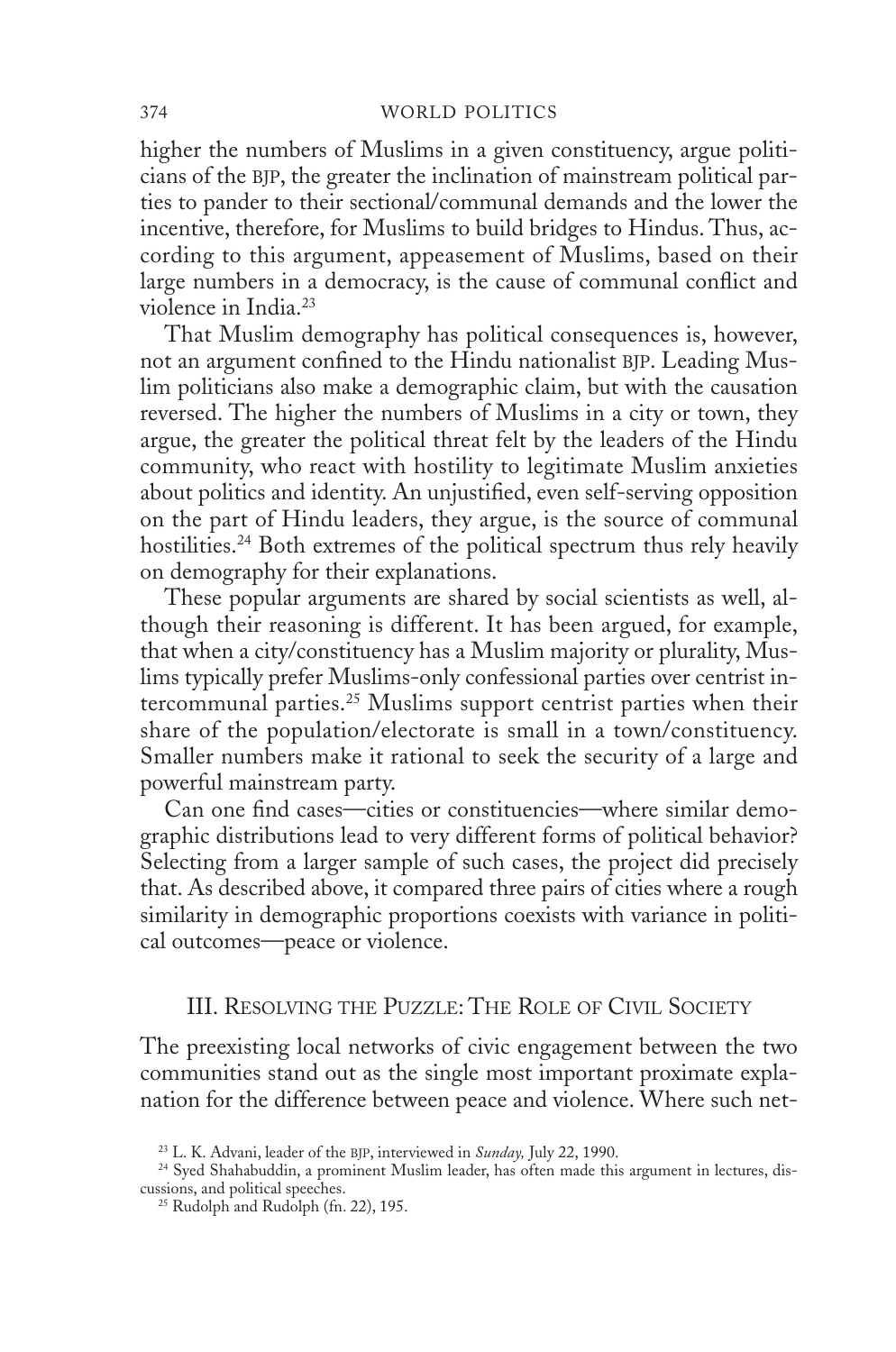works of engagement exist, tensions and conflicts are regulated and managed; where they are missing, communal identities lead to endemic and ghastly violence. As already stated, these networks can in turn be broken down into two parts: associational forms of engagement and everyday forms of engagement. Both forms of engagement, if intercommunal, promote peace, but the capacity of the associational forms to withstand national-level "exogenous shocks"—such as India's partition in 1947 or the demolition of the Baburi mosque in December 1992 in the presence of more than three hundred thousand Hindu militants—is substantially higher.

What are the mechanisms that link civic networks and ethnic conflict? And why is associational engagement a sturdier bulwark of peace than everyday engagement?

One can identify two mechanisms that connect civil society and ethnic conflict. First, by promoting communication between members of different religious communities, civic networks often make neighborhood-level peace possible. Routine engagement allows people to come together and form organizations in times of tension. Such organizations, though only temporary, turned out to be highly significant. Called peace committees and consisting of members of both communities, they policed neighborhoods, killed rumors, provided information to the local administration, and facilitated communication between communities in times of tension. Such neighborhood organizations were difficult to form in cities where everyday interaction did not cross religious lines, or where Hindus and Muslims lived in highly segregated neighborhoods. Sustained prior interaction or cordiality facilitated the emergence of appropriate, crisis-managing organizations.

The second mechanism also allows us to sort out why associational forms of engagement are sturdier than everyday forms in dealing with ethnic tensions. If vibrant organizations serving the economic, cultural, and social needs of the two communities exist, the support for communal peace tends not only to be strong but also to be more solidly expressed. Everyday forms of engagement may make associational forms possible, but associations can often serve interests that are not the object of quotidian interactions. Intercommunal business organizations survive because they connect the business interests of many Hindus with those of Muslims, not because of neighborhood warmth between Hindu and Muslim families. Though valuable in itself, the latter does not necessarily constitute the bedrock for strong civic organizations.

That this is so is, at one level, a profound paradox. After all, we know that at the village level in India, face-to-face, everyday engagement is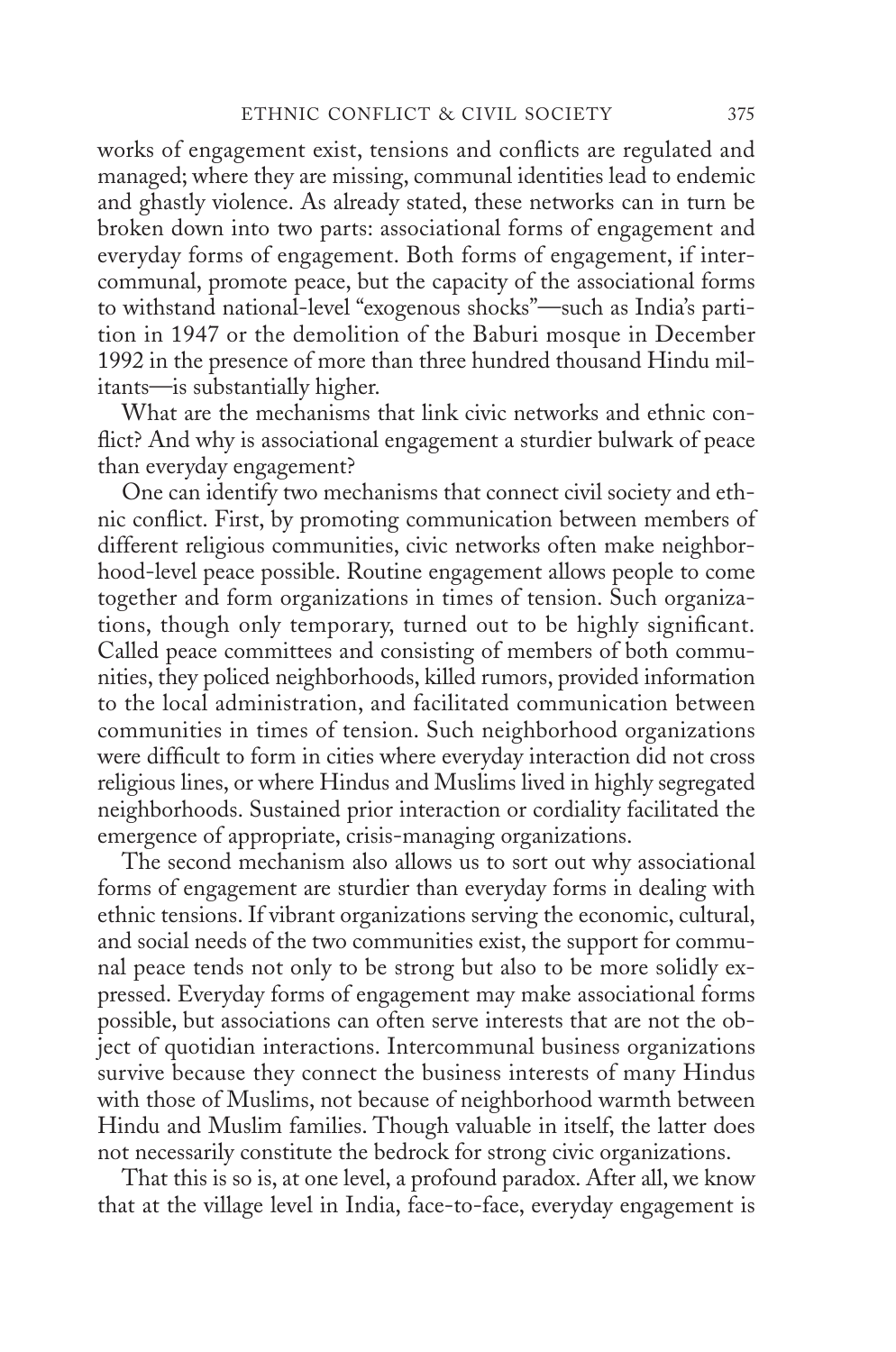the norm, and formal associations are virtually nonexistent.<sup>26</sup> Yet rural India, which was home to about 80 percent of India's population in the early 1950s and still contains two-thirds of the country, has not been the primary site of communal violence. By contrast, even though associational life flourishes in cities, urban India, containing about onethird of India's population today and only 20 percent in the early 1950s, accounts for the overwhelming majority of deaths in communal violence between 1950 and 1995.

Why should this be so? Figure 1 presents a formal resolution of the paradox. It depicts the relationship between size and civic links diagrammatically, holding the level of civic engagement constant. Moving from circle 1 to 4, we can see why associational engagement is necessary in cities if we answer the following question: how many links will have to be made if we wish to connect each individual with every other individual as we move from villages to cities? Let N represent the number of persons in a village or city, and K the number of links that must be made if everybody is to be connected with everyone else.

The four circles in the diagram increase the size of the local setting. In circle 1, our diagrammatic representation for a small village, there are only two individuals  $(N = 2)$ ; to connect them, we need only one link  $(K = 1)$ . In circle 2 there are three individuals  $(N = 3)$ ; we need at least three links  $(K = 3)$  to connect them all. This circle can represent a small town. Circle 3, in which we have four individuals  $(N = 4)$ , can be called a city. To connect one with all, we need six links (K = 6). In circle 4, our diagrammatic substitute for a metropolis, there are five individuals  $(N =$ 5), and at least ten links ( $K = 10$ ) are needed to connect each of them to everybody else. Thus, *for a given level of civic density (in this case, each person connected to everyone else),* K rises faster than N. This whole relationship can be written as

 $K = N (N-1)/2.$ 

This formula essentially means that as we move from villages to towns and from towns to cities, we need many more links to connect people than the increase in population. Cities tend naturally to be less interconnected; some degree of anonymity is inevitable.

We can now understand what associations do, when villagelike intimacy is no longer possible. Since each association can represent a lot of people, organizations end up reducing N in cities and making a lower K

<sup>26</sup> M. N. Srinivas, *Remembered Village* (Berkeley: University of California Press, 1979).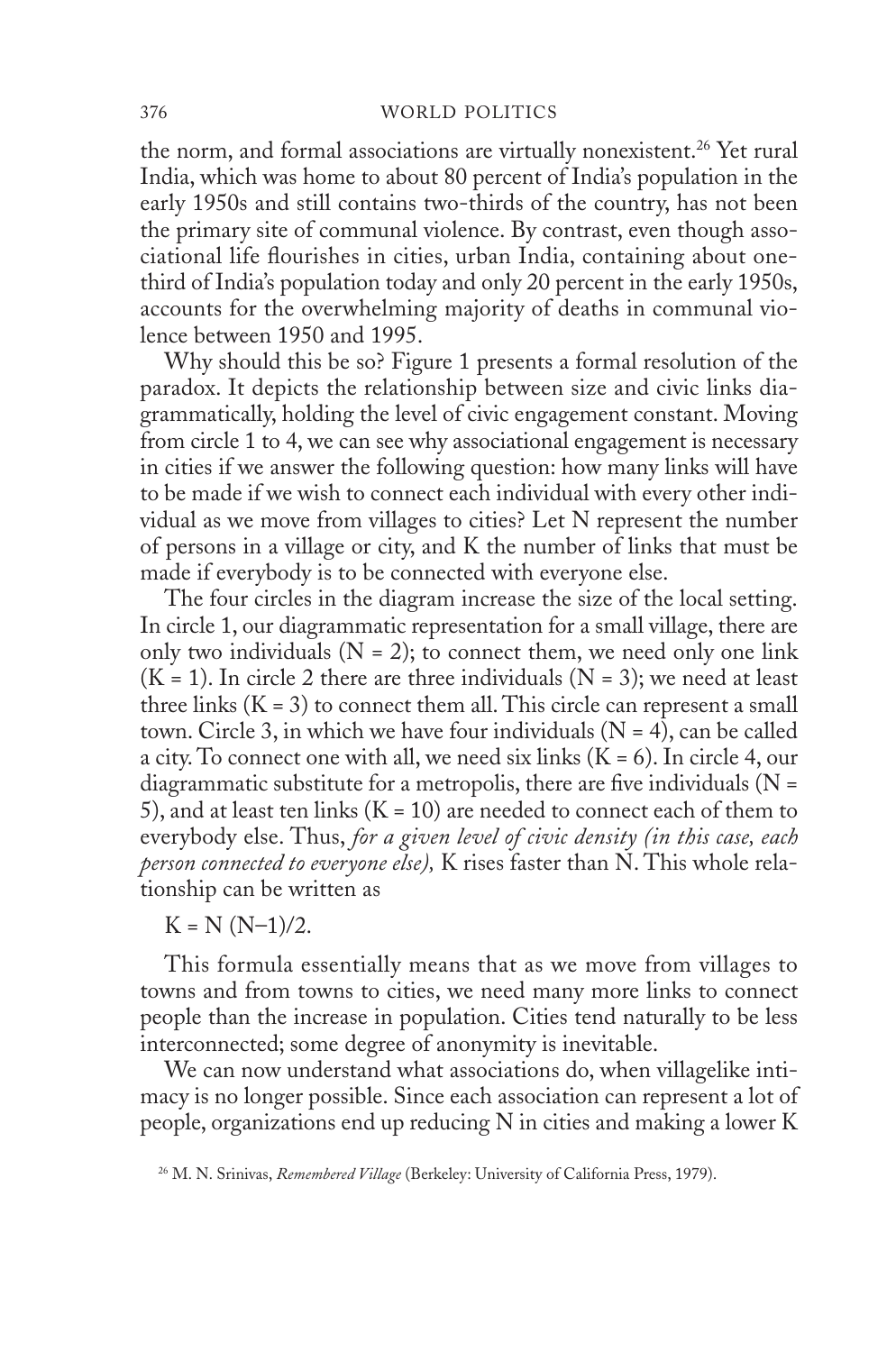

EVERYDAY ENGAGEMENT IN VILLAGES AND CITIES

viable. That is why everyday engagement may be effective in villages, with smaller Ns, but not in cities, with higher Ns. Therefore, to maintain the same level of civic engagement in cities as in villages, one needs associations, rather than informal and everyday interaction.

The explanation above is deductive. It explains why everyday engagement has very different meanings in rural and urban settings, but it still does not tell us how exactly associations prevent or mitigate communal conflict when they do. That is an empirical question, to which we now turn.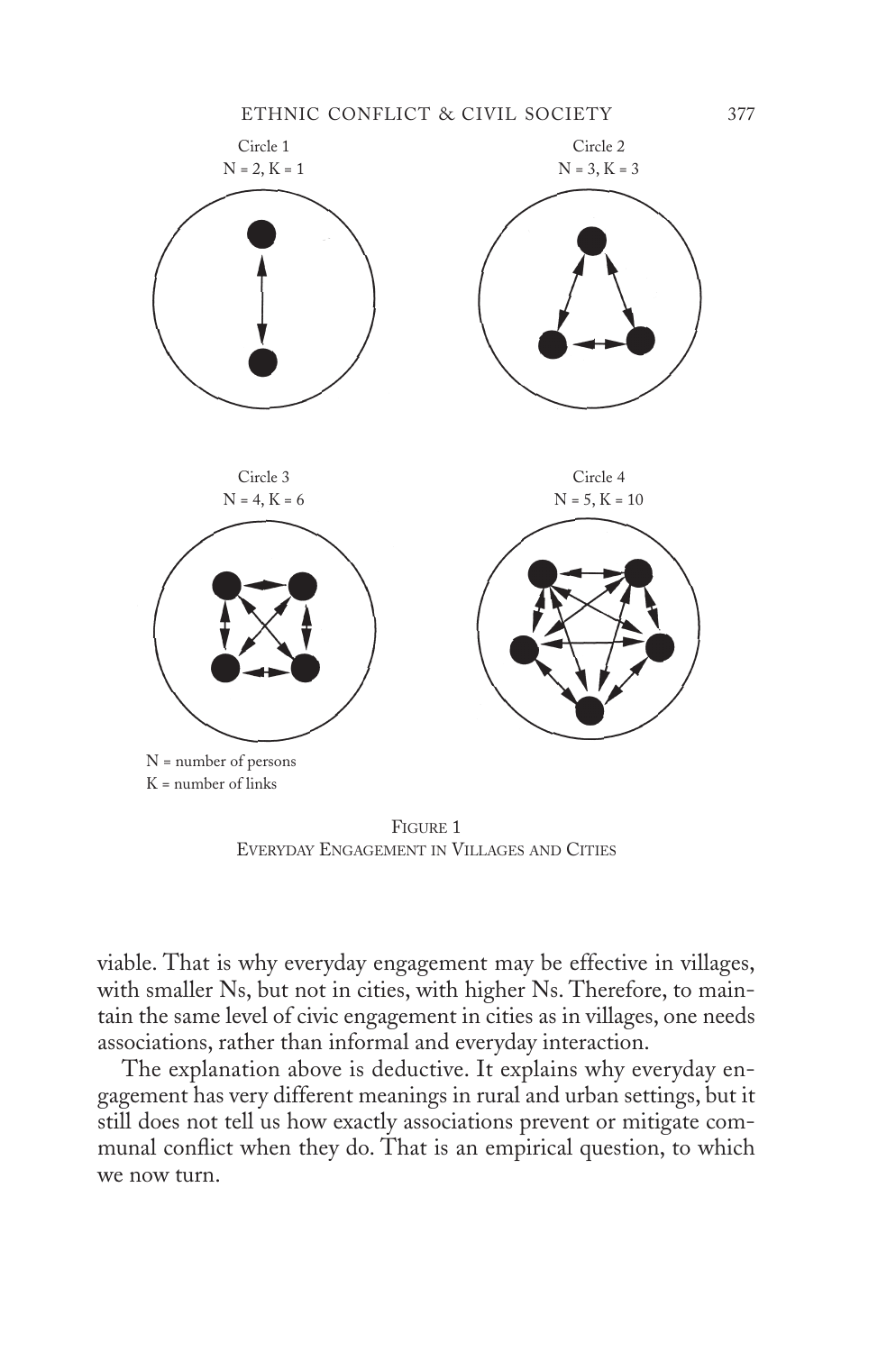Organized civic networks, when intercommunal, not only do a better job of withstanding the exogenous communal shocks—like partitions, civil wars, and desecration of holy places; they also constrain local politicians in their strategic behavior. Politicians who seek to polarize Hindu and Muslims for the sake of electoral advantage can tear at the fabric of everyday engagement through the organized might of criminals and gangs. All violent cities in the project showed evidence of a nexus of politicians and criminals.27 Organized gangs readily disturbed neighborhood peace, often causing migration from communally heterogeneous to communally homogenous neighborhoods, as people moved away in search of physical safety. Without the involvement of organized gangs, large-scale rioting and tens and hundreds of killings are most unlikely, and without the protection afforded by politicians, such criminals cannot escape the clutches of law. Brass has rightly called this arrangement an institutionalized riot system.<sup>28</sup>

In peaceful cities, however, an institutionalized peace system exists. Countervailing forces are created when organizations such as trade unions, associations of businessmen, traders, teachers, doctors and lawyers, and at least some cadre-based political parties<sup>29</sup> (different from the ones that have an interest in communal polarization) are communally integrated. Organizations that would lose from a communal split fight for their turf, alerting not only their members but also the public at large to the dangers of communal violence. Local administrations are far more effective in such circumstances. Civic organizations, for all practical purposes, become the ears and arms of the administration. A synergy emerges between the local wings of the state and local civic organizations, making it easier to police the emerging situation and preventing it from degenerating into riots and killings. Unlike violent cities, where rumors and skirmishes, often strategically planted and spread, quickly escalate into riots, the relationships of synergy in peaceful cities nip rumors, small clashes, and tensions in the bud. In the end, polarizing politicians either do not succeed or eventually give up trying to provoke and engineer communal violence. Figure 2 represents the argument diagrammatically.

<sup>&</sup>lt;sup>27</sup> These connections can be proven social scientifically, not legally. The latter requires establishing individual culpability, not obvious links between politicians and gangs as groups.

<sup>28</sup> Paul Brass, *Theft of an Idol* (Princeton: Princeton University Press, 1997).

<sup>&</sup>lt;sup>29</sup> In a democratic system, political parties would be part of civil society, for not all of them may be linked to the state. In one-party systems, however, parties, even when cadre-based, tend to become appendages of the state, losing their civil society functions. India is a multiparty democracy.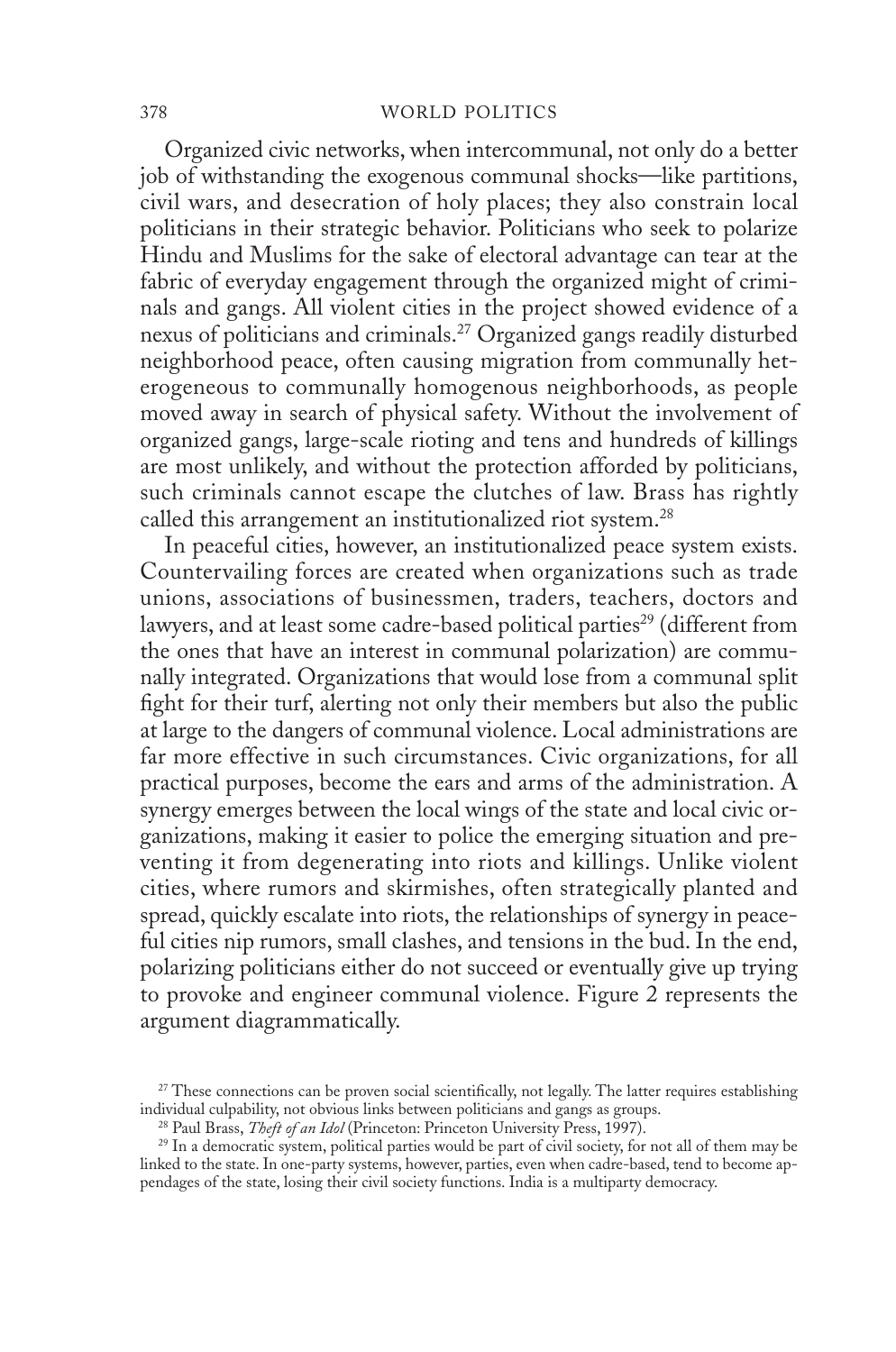

FIGURE 2 CIVIC LIFE AND ETHNIC CONFLICT

This argument, it should be clarified, is probabilistic, not lawlike. It indicates the odds but should not be taken to mean that there can be no exceptions to the generalization. Indeed, pending further empirical investigation, lawlike generalizations about ethnic violence may not be possible at all. Upsetting the probabilities, for example, a state bent on inciting ethnic pogroms and deploying its military may indeed succeed in creating a veritable ethnic hell. My argument, therefore, would be more applicable to *riots* than to *pogroms* or *civil wars*. A theory of civil wars or pogroms would have to be analytically distinguished from one that deals with the more common form of ethnic violence: riots.

Indeed, perhaps the best way to understand the relationship between civic life and political shocks is via an analogy from meteorology. If the civic edifice is interethnic and associational, there is a good chance it can absorb ethnic earthquakes that register quite high on the Richter scale (a partition, a desecration of a holy place); if it is interethnic and quotidian, earthquakes of smaller intensity can bring the edifice down (defeat of an ethnic political party in elections, police brutality in a particular city) ; but if engagement is only intraethnic, not interethnic, small tremors (unconfirmed rumors, victories and defeats in sports) can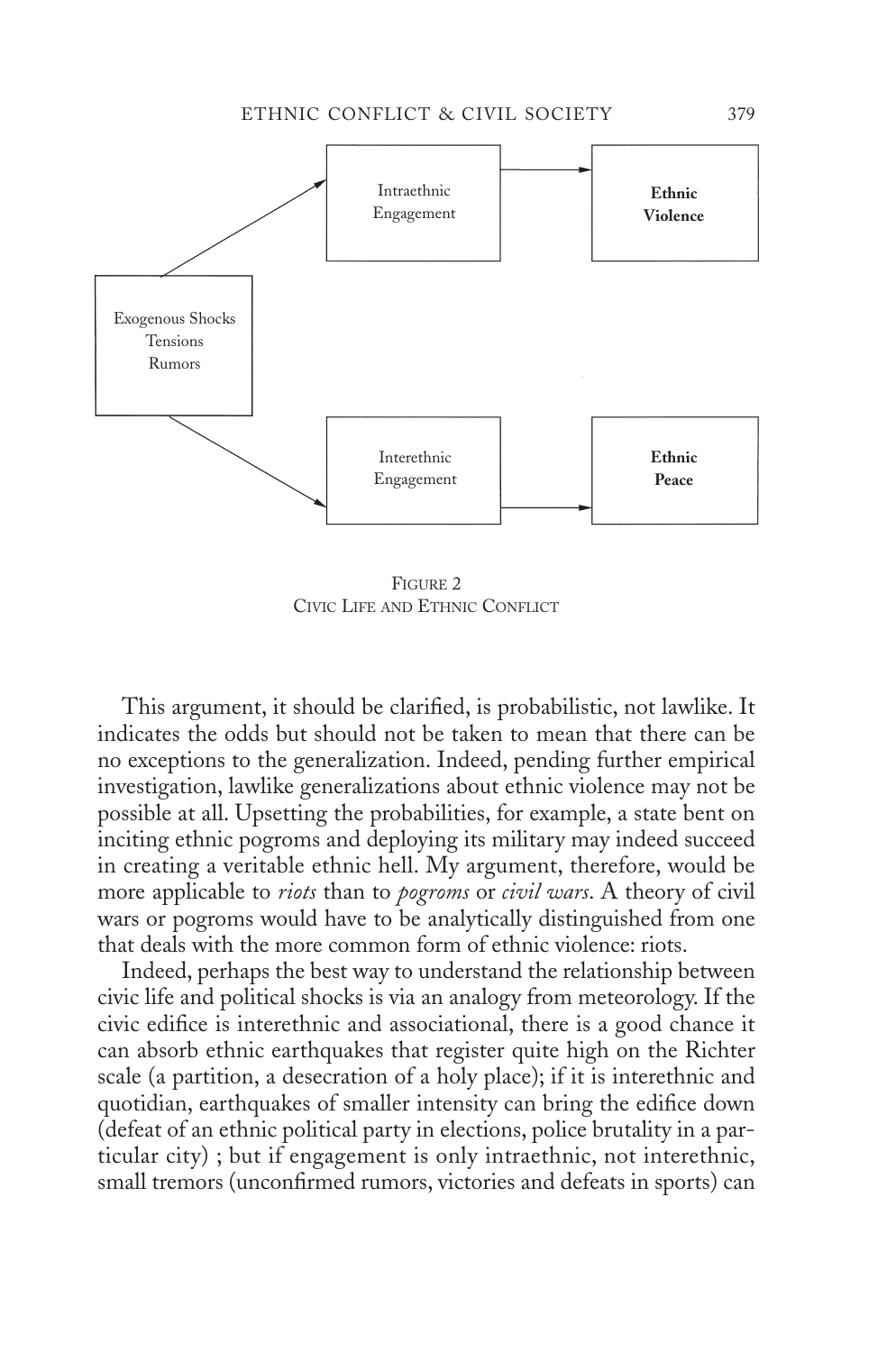unleash torrents of violence. A multiethnic society with few connections across ethnic boundaries is very vulnerable to ethnic disorders and violence.

# IV. EVIDENCE THAT CIVIL SOCIETY MATTERS

To establish causality, a modified technique of process tracing was applied to each pair of cities. The technique of process tracing works back from the outcome—peace or violence—step by step, looking to identify what led to what. It can be shown that process tracing, as applied to one case, may not conclusively establish causality.30 The argument about the desirability of variance, summed up in Section II, is also applicable to why case-based process tracing can give us history but not necessarily causality. Therefore, a modification was applied to the technique. In each pair, we looked for similar stimuli that led to different outcomes in the two cities and then identified the mechanisms by which the same trigger produced divergent outcomes. Civil society emerged as a causal factor from such comparisons. If we had studied only violent cities, where interconnections between Hindus and Muslims were minimal or absent in the first place, we would not have discovered what intercommunal civic links can do. A controlled comparison based on variance can thus turn process tracing into a method for establishing causality.

#### SIMILAR PROVOCATIONS, DIFFERENT RESPONSES

The process outlined above was applied to all three pairs in the project. Civic links between the two communities, combined with the use of such links by local administrations, kept tensions from escalating into riots. To explain how this sequence was established, let me concentrate only on the first pair of cities. Presenting all cities together in a stylized fashion will not give a good sense of the process involved.

The first pair consists of Aligarh and Calicut. The former is a riotprone city in the North Indian state of Uttar Pradesh (UP), and the latter a peaceful city in the South Indian state of Kerala. Calicut has not had a single riot in this century; Aligarh figures in the list of the eight most riot-prone cities (Table 1, column 4). Both cities are roughly 36–38 percent Muslim, with the remaining population overwhelmingly Hindu.<sup>31</sup>

<sup>30</sup> For a debate on why process tracing will not easily establish causality, see *APSA-CP* (Winter 1997).

<sup>&</sup>lt;sup>31</sup> Calicut also has a small Christian population.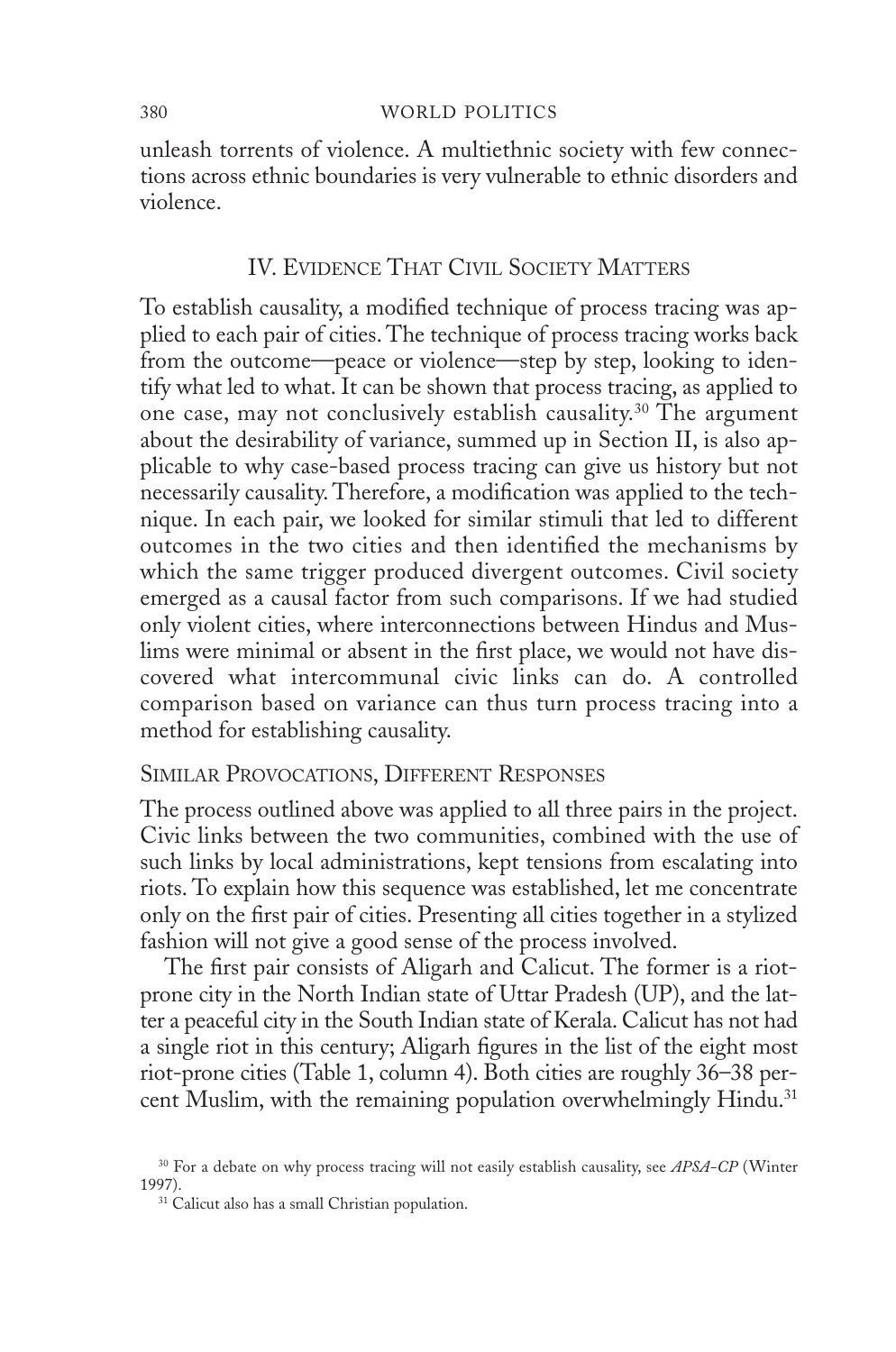Between 1989 and 1992, when the Hindu nationalist agitation to destroy the Baburi mosque in Ayodhya (hereafter referred to as the Ayodhya agitation) led to unprecedented violence in much of India, both cities experienced rumors, tensions, and small clashes. But the final outcomes were very different. In Calicut the local administration was able to maintain law and order. Unfounded rumors circulated in the city that pigs had been thrown into mosques. Similarly, there were rumors that Muslims had attacked the famous Guruvayur temple, a site greatly venerated by Hindus in the state. Such rumors often led to riots in several cities in India and frequently did so in Aligarh. In Calicut the peace committees and the press helped the administration quash the rumors. The storm of the Ayodhya agitation, the biggest since India's partition and one that left hundreds dead in several cities, skirted Calicut and left it unharmed.

By contrast, blinded by a Hindu nationalist fervor during the Ayodhya agitation, the city of Aligarh plunged into horrendous violence. Unlike Calicut's newspapers, which neutralized rumors after investigating them, Aligarh's local newspapers printed inflammatory falsehoods. Two of the largest-circulation Hindi newspapers wrote in lurid detail of Muslim nurses, doctors, and staff of the Aligarh Muslim University (AMU) hospital killing Hindu patients in cold blood.32 Some Hindus were indeed killed outside the university campus,<sup>33</sup> but nobody was murdered in the AMU hospital.<sup>34</sup> The rumors were believed, however. And gangs of Hindu criminals went on a killing spree. Some of them stopped a train just outside the city, dragged Muslims out, and brutally murdered them. The press underreported their acts of killing. Although these newspapers were later reprimanded for unprofessional behavior by the Press Council, the damage had already been done. Gruesome violence rocked the city for several days, leading to nearly seventy deaths and many more injuries.

As in the past, Aligarh's local mechanisms of peace were remarkably inadequate to the task of dealing with an exogenous shock—in this case, the Ayodhya agitation. The criminals who engaged in killings could not be brought to justice. Not only were they protected by politi-

<sup>32</sup> *Aaj,* December 10, 1990; *Amar Ujala,* December 11, 1990.

<sup>33</sup> "For an Aligarh of Peace," interview with District Magistrate A.K. Mishra, *Frontline,* December 22, 1990, 22–23.

<sup>&</sup>lt;sup>34</sup> Author interviews with AMU vice-chancellor M. Naseem Farooqui, Delhi, July 15, 1994; several AMU professors, August 1994; and local journalists, August 1994. For a thoughtful review of all such reports appearing in local Hindi newspapers, see Namita Singh, "Sampradayitka ka khabar ban jana nahin, kahbron ka sampradayik ban jaana khatarnak hai," *Vartaman Sahitya,* September 1991.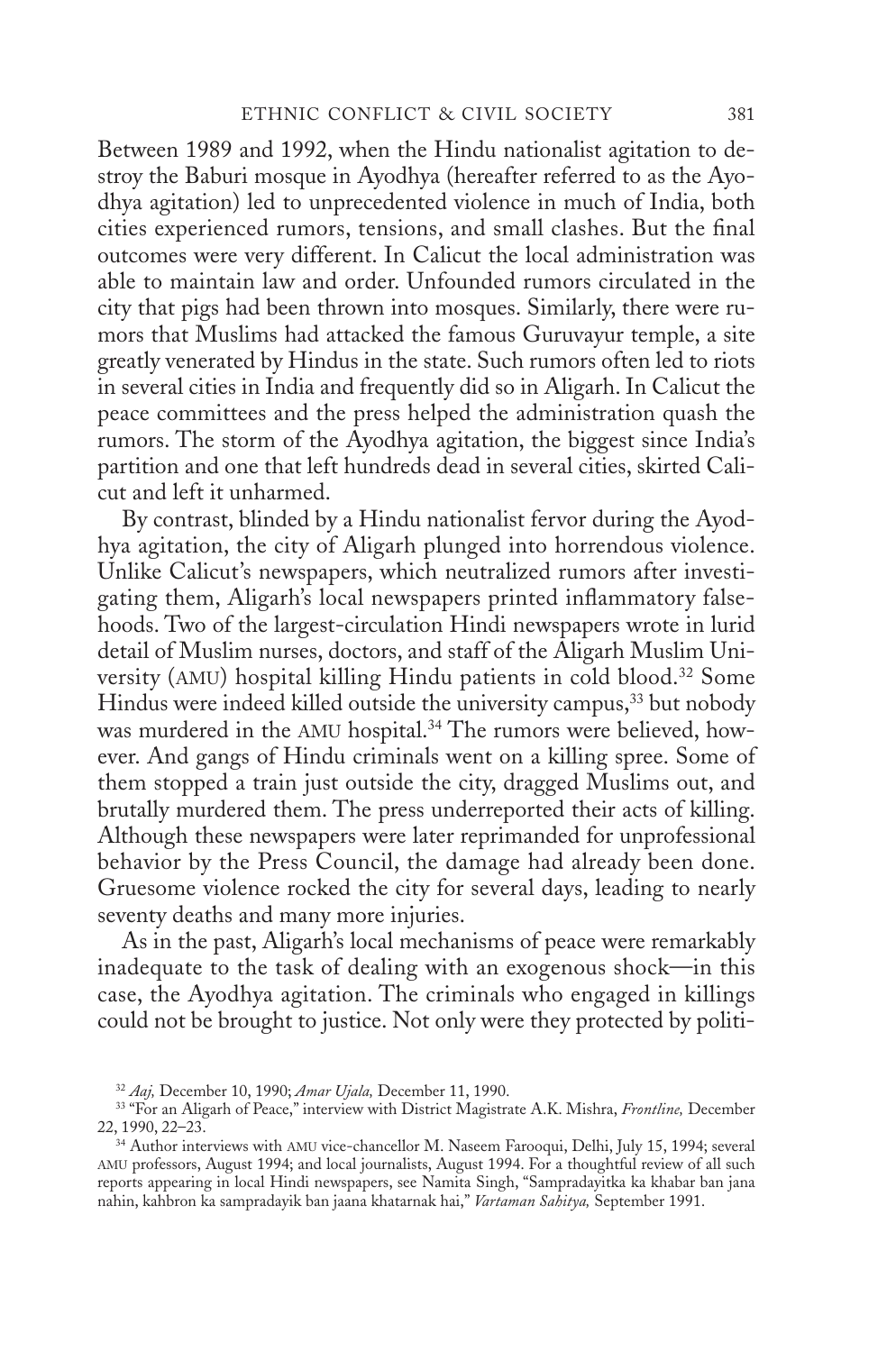cians, but they also had remarkable journalistic connections—Muslim criminals with the Urdu press and Hindu thugs with the Hindi press. Effective peace committees could not be formed at the city level in Aligarh, for it was difficult even to get the Hindu nationalists and Muslim politicians together. Rumors were often started and then exploited by political organizations. Instead of investigating rumors, the press simply printed them with abandon.

Contrast the situation with Calicut. Two points were common to all accounts given by administrators of Calicut between 1989 and 1992 (as well as those posted there since the mid-1980s) about how the peace was kept. First, politicians of all parties helped establish peace in the city, instead of polarizing communities, as in Aligarh. Second, city-level peace committees were critical to management of tensions.<sup>35</sup> They provided information to the administration, became a forum at which all were welcome to speak out and express their anger, gave a sense of participation to local actors, and provided links all the way down to the neighborhood level, where, in addition, citizens formed smaller peace committees.

By contrast, those peace committees that do emerge from below in Aligarh have often tended to be intrareligious, not interreligious. They are organized at the neighborhood level to protect coreligionists from a possible attack by other communities and do not facilitate communication with those other communities. Rather, they simply increase the perception of risk and harden the attitudes of those who participate in them. The members of these committees take turns policing their community. The process forms a very different kind of consciousness from what there would be if the committees were interreligious, since by definition intrareligious committees are based not on interreligious trust but rather on a lack of such trust. Moving within one's own community, hearing rumors that no one can verify or disprove, staying up in the middle of the night for weeks together, collecting firearms and other small weapons to ensure that retaliation is swift in the event of attack—these activities of intrareligious committees fuel and reflect a communal consciousness, not a consciousness that builds bridges.

<sup>35</sup> Author interviews in Trivandrum with Amitabh Kant, district collector, Calicut, 1991–94, July 20, 1995; Shankar Reddy, police commissioner, Calicut, 1991–94, July 22, 1995; Siby Matthews, police commissioner, Calicut, 1988–91, July 21, 1995; K. Jayakumar, collector, Calicut, July 21, 1995; Rajeevan, police commissioner, Calicut, 1986–88, July 21, 1995. Politicians of the Muslim League and BJP confirmed their participation in peace committees. The political leaders interviewed were Dr. Muneer, Muslim League member of Legislative Assembly since 1991, July 23, 1995; K. Sreedharan Pillai, president BJP, Calicut district BJP committee, Calicut, July 25, 1995.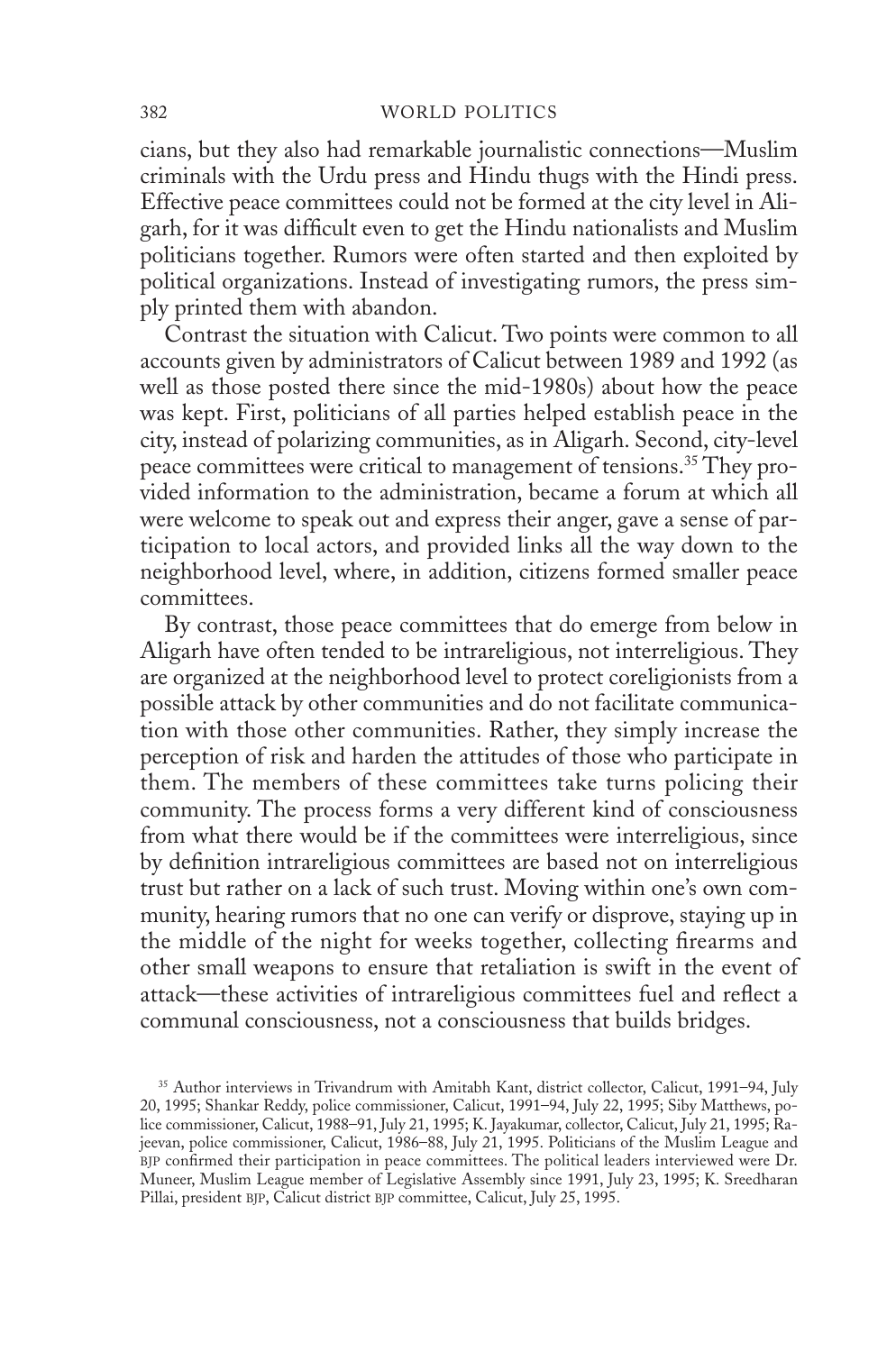# THE VARIETY OF CIVIC NETWORKS

Why did the two cities respond so differently? Why did politicians of all kinds cooperate in Calicut but not in Aligarh? Most of all, why did even those politicians of Calicut who stood to benefit from Hindu-Muslim polarization, like the Hindu nationalists of the BJP, avoid working to inflame communal passions and instead cooperate in peacemaking efforts? The BJP leader of Calicut admits that Hindu-Muslim polarization would be in his party's political interest because it would lead larger numbers of Hindus to vote for the BJP instead of noncommunal parties, as most do currently. But he is also convinced that it would not be wise for his party to systematically initiate the polarizing process, because it might then be blamed for undermining the local peace. If, however, the radical Islamic groups were to launch a violent campaign, it would doubtless benefit the party and the BJP would be happy to respond in kind.<sup>36</sup>

To understand why the BJP is unwilling to engage in polarizing activities in Calicut, one needs to survey the texture of civic life there. Hindu-Muslim civic integration runs so deep in Calicut (and, many would argue, in the state as a whole) that polarization is a highly risky strategy. If a party can be clearly linked to activities destroying the decades-long Hindu-Muslim peace, there is a good chance it will be punished by the electorate. The reverse is true in Aligarh, where the utter weakness of crosscutting links opens up space for communal politicians to play havoc.

Consider first the quotidian forms of citizen engagement in the two cities. According to survey results, nearly 83 percent of Hindus and Muslims in Calicut often eat together in social settings; only 54 per cent in Aligarh do.37 About 90 percent of Hindu and Muslim families in Calicut report that their children play together; in Aligarh a mere 42 percent report that to be the case. Close to 84 percent of Hindu and Muslims in the Calicut survey visit each other regularly; in Aligarh only 60 percent do, and not often at that. The Hindus and Muslims of Calicut simply socialize more often and enjoy it much of the time, whereas Hindu-Muslim interactions in Aligarh are comparatively thin. Aligarh's statistics on all of these interactions would be much lower if we had concentrated only on the violent neighborhoods. We see from the few peaceful but integrated neighborhoods that poli-

<sup>37</sup> Unless otherwise reported, the statistics here and below are from the survey conducted in Calicut and Aligarh. For the methodology, see the appendix.

<sup>36</sup> Author interview, Sreedharan Pillai, president, BJP district committee, Calicut, July 25, 1995.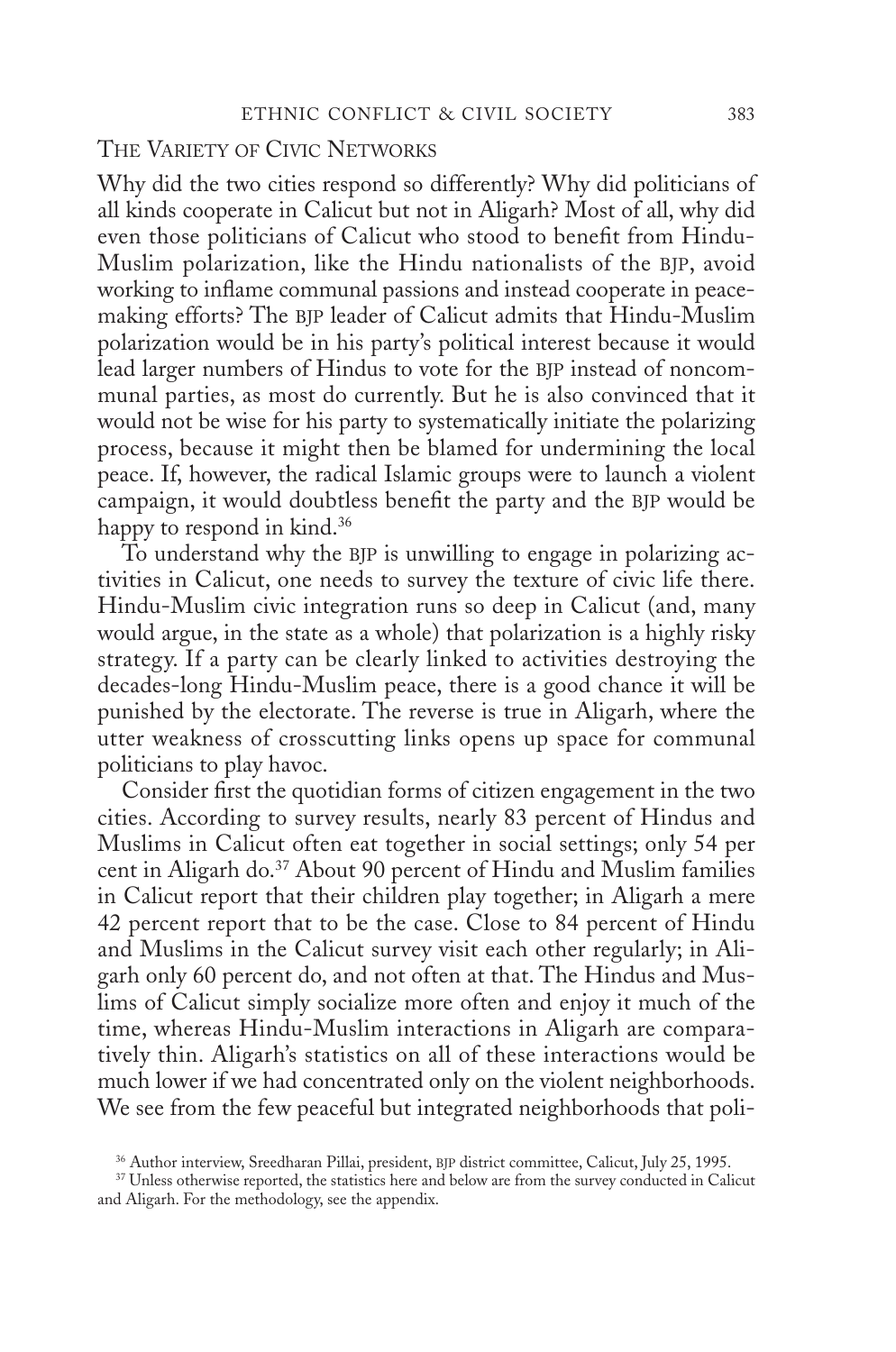tics has not destroyed civic interaction in all parts of the town, as some of the neighborhoods have managed to keep their distance from the hegemonic political trends elsewhere in the town. It should be noted, however, that an overwhelming proportion of respondents over the age of sixty reported that their neighborhoods in Aligarh had been much more integrated in the 1930s and 1940s.<sup>38</sup> But in the 1930s, as politicians started using thugs to spread violence, migration began to communally homogenous localities. Neighborhood-level intimacy was simply unable to withstand the depredations of the emerging politiciancriminal nexus.

What about the associational forms of engagement? Much like Tocqueville's America, Calicut is a place of "joiners." Associations of all kinds—business, labor, professional, social, theater, film, sports, art, reading—abound. From the ubiquitous traders associations, to the Lions and Rotary Clubs found in almost all towns in India, to the otherwise rare reading clubs, the head-loaders (porters) association, the rickshaw-pullers association, and even something like an art-lovers association—citizens of Calicut excel in joining clubs and associations. Religiously based organizations also exist, as they do in Aligarh; what is distinctive is the extent of interreligious interaction in nondenominational organizations.39

Consider the economic life of Calicut, which is based primarily on merchandise trade. The city, with a population of about seven hundred thousand in 1995, was dominated by merchants and traders.<sup>40</sup> About

<sup>&</sup>lt;sup>38</sup> Forty percent of the sample was older than sixty, which allowed us to gather recollections of the 1930s and 1940s.

<sup>&</sup>lt;sup>39</sup> It may be asked why people in Calicut join interreligious associations in such large numbers. Since violence and peace constitute the explanandum (the dependent variable) in this analysis and civic networks, the explanans (the independent variable), I only ask whether causality is correctly ascribed to civic networks or, alternatively, whether it constitutes a case of endogeneity. The question of why people join interreligious associations in Calicut but not in Aligarh is analytically different. To answer it requires a research design different from the one that investigates why violence or peace obtains in the two places, for the explanandum is violence in one case and associational membership in the other. That said, it is quite plausible to hypothesize that Calicut citizens have greater faith in the "rationallegal" functioning of the state, and therefore, instead of seeking to change the behavior of the state by capturing state power, they are confident they can exercise enough pressure on it through associations. It may also be that Calicut citizens identify less with caste and religion today than do the citizens of Aligarh, though historically there is no doubt that caste played an enormously important role in generating struggles for social justice there. For a recent account of the caste basis of such struggles, see Dileep Menon, *Caste, Community and the Nation: Malabar, 1900–1948* (Cambridge: Cambridge University Press, 1995). Finally, integrated civic networks conceivably achieve much more than prevention of communal riots. They may, for example, be related to the better provision of social services in Calicut (and Kerala), but such outcomes are not the main object of analysis in this paper. Only communal violence is.

<sup>40</sup> Calicut has no industry except tiles. It is small in size, with nine factories and about twenty-five hundred workers in all.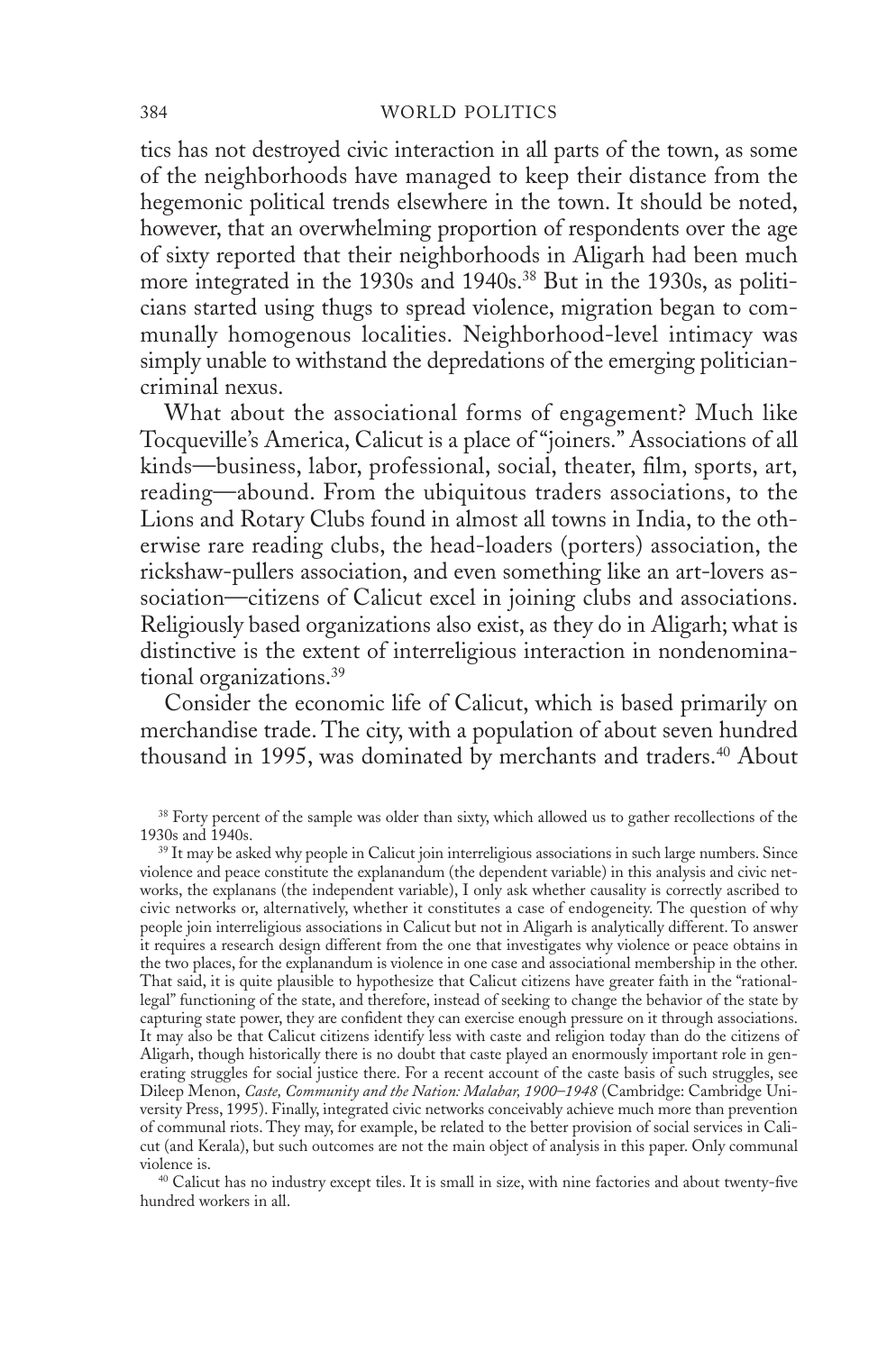one hundred thousand people depended partially or wholly on trade, and, although exact numbers are not available, estimates indicate that the city had between ten and twelve thousand traders.<sup>41</sup> It was the rare trader who did not join a trade association. These associations—ranging from organizations of traders who deal in food/grains to those who deal in bullion—were, in turn, members of the Federation of Traders Associations (Vyapari Vyavasayi Ekopana Samithi).

In 1995 as many as eleven out of twenty-six trade associations registered with the federation had Hindu, Muslim, (and Christian) office holders: if the president of the association was from one community, the general secretary was from one of the others.<sup>42</sup> These associations refuse to align with any particular political parties in electoral contests: "We don't want to enter politics because our unity will be broken. We have debates in our association, so conflicts, if any, get resolved." Moreover, the depth of engagement was such that many transactions were concluded without any formal contracts. "Our relationships with Muslim businessmen are entirely based on trust. Payments as large as 10 to 15 lakhs (\$30,000–\$35,000) are sometimes due. We send bills, but there are no promissory notes valid in the courts of law. Payments come in thirty days. We work through brokers. There is no breach of trust."43

Aligarh also has a traders association (Vyapar Mandal). In the late 1980s it had about six thousand members. In the 1970s it had even acquired a fair number of Muslim members, who emerged on the business map after the Gulf migration. The association, however, began to engage in infighting over whether it should support and work for a political party, the argument being that supporting a party favorable to traders would benefit all of them. In the 1980s the association finally split into two bodies: a "secular" organization and a "nonsecular" one, with the nonsecular faction joining the BJP and the Muslims turning to the "secular" faction.44

Unlike trade-based Calicut, Aligarh also has a significant industrial sector and is among the largest producers of locks in India. The lock

<sup>&</sup>lt;sup>41</sup> These numbers and the information below are based on extensive interviews with the president and general secretary of the Kerala Federation of Trade Associations (Kerala Vyapari Vyavasayi Ekopana Samithi hereafter Samithi). The Samithi is a powerful all-state body, based in all towns of Kerala. The Samithi keeps records and statistics and has a professionally run office. It is rare to find a traders association run so professionally in North India.

<sup>42</sup> Data supplied by the Samithi, Calicut branch, July 1995**.**

<sup>43</sup> Author interview with V. Ramakrishna Erady, wholesale rice dealer, Calicut, July 25, 1995.

<sup>44</sup> Author interview with Mohammed Sufiyan, former president, Vyapar Mandal, Aligarh, August 1995.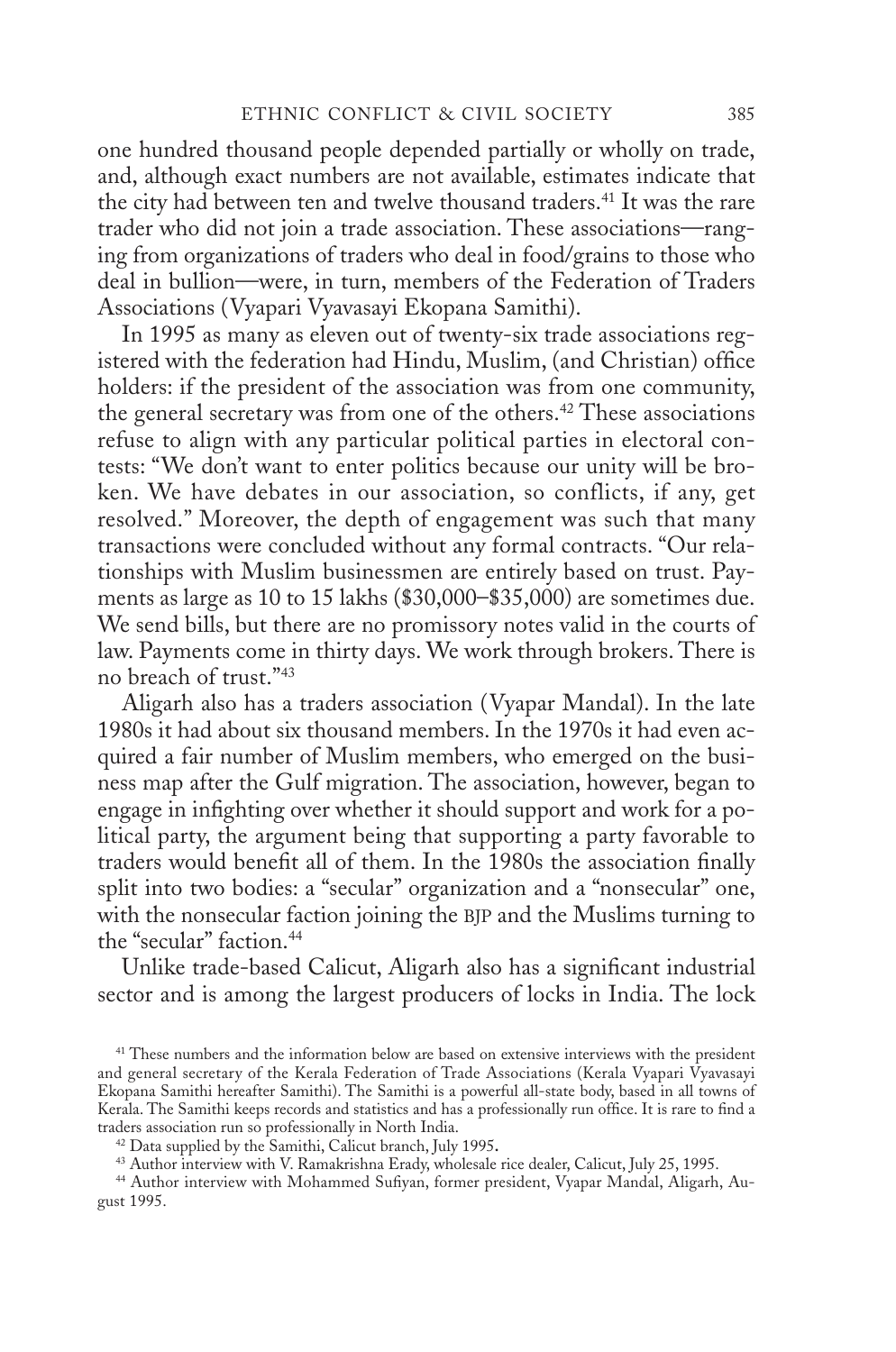manufacturing is mostly small scale. Moreover, different units specialize in different parts of the manufacturing process. Yet Aligarh has not developed an economic symbiosis between Hindus and Muslims.

It is impossible to estimate the number of people working in Aligarh's lock industry, as no surveys have been conducted.<sup>45</sup> We know from ethnographic work, however, that the workers come from both Muslim and Hindu communities, as do the firm owners. We also know that there is virtually no intercommunal dependence. The informal credit market, normally dominated by Hindu lenders (*mahajan*), was the only Hindu-run economic activity on which some Muslim manufacturers used traditionally to depend. Over the last few decades rotating credit societies have emerged.46 But these are intra-Muslim societies that build trust within communities, not across them.<sup>47</sup>

If the businessmen are not integrated, what about the workers? Since they numerically constitute a larger proportion of the city than the businessmen, interreligious links formed in trade unions could, in principle, more than make up for an absence of such links among the businessmen. But trade unions hardly exist in Aligarh. Decrepit offices of the local branches of national trade unions, with no staff and little data, greet researchers who study labor activities. By contrast, trade unions thrive in Calicut. The largest unions are linked to two major national trade-union federations: CITU, which is associated with the Communist Party (Marxist), and INTUC, whose political patron is the Congress Party.<sup>48</sup> Both of these unions are intercommunal. Calicut does have a political party of the Muslims, the Muslim League, which regularly wins general elections. It also sponsors a trade union, the STU. The STU, however, is neither as large as the local units of CITU or INTUC nor as vibrant. It is the weakest and smallest of the three. Muslim workers by and large vote in assembly elections for the Muslim League, but they tend typically to join INTUC or CITU for protection of their labor rights. The Marxist and atheistic character of CITU does not stop them from joining CITU's unions, if they think that CITU will do a better job of

<sup>&</sup>lt;sup>45</sup> It pays to underreport how much labor an industrial unit employs, for under Indian law the small, informal sector does not have to pay pension and other benefits to its workers. Official statistics are thus entirely useless. Foucault's concept of "popular illegality," as one keen observer puts it, has caught the fascination of Aligarh's lock manufacturers. Elizabeth A. Mann, *Boundaries and Identities: Muslims, Work and Status in Aligarh* (Delhi and Newbury Park: Sage Publications, 1992), 83.

<sup>46</sup> Ibid., 101–2.

<sup>47</sup> Ibid., 84–85.

<sup>48</sup> Exact numbers of unionized members and their religious distribution are almost impossible to come by. Estimates based on the interviews are the best one can do. The description below is based on interviews with labor leaders in Calicut, especially a long and detailed interview with M. Sadiri Koya, state secretary, INTUC, August 4, 1993.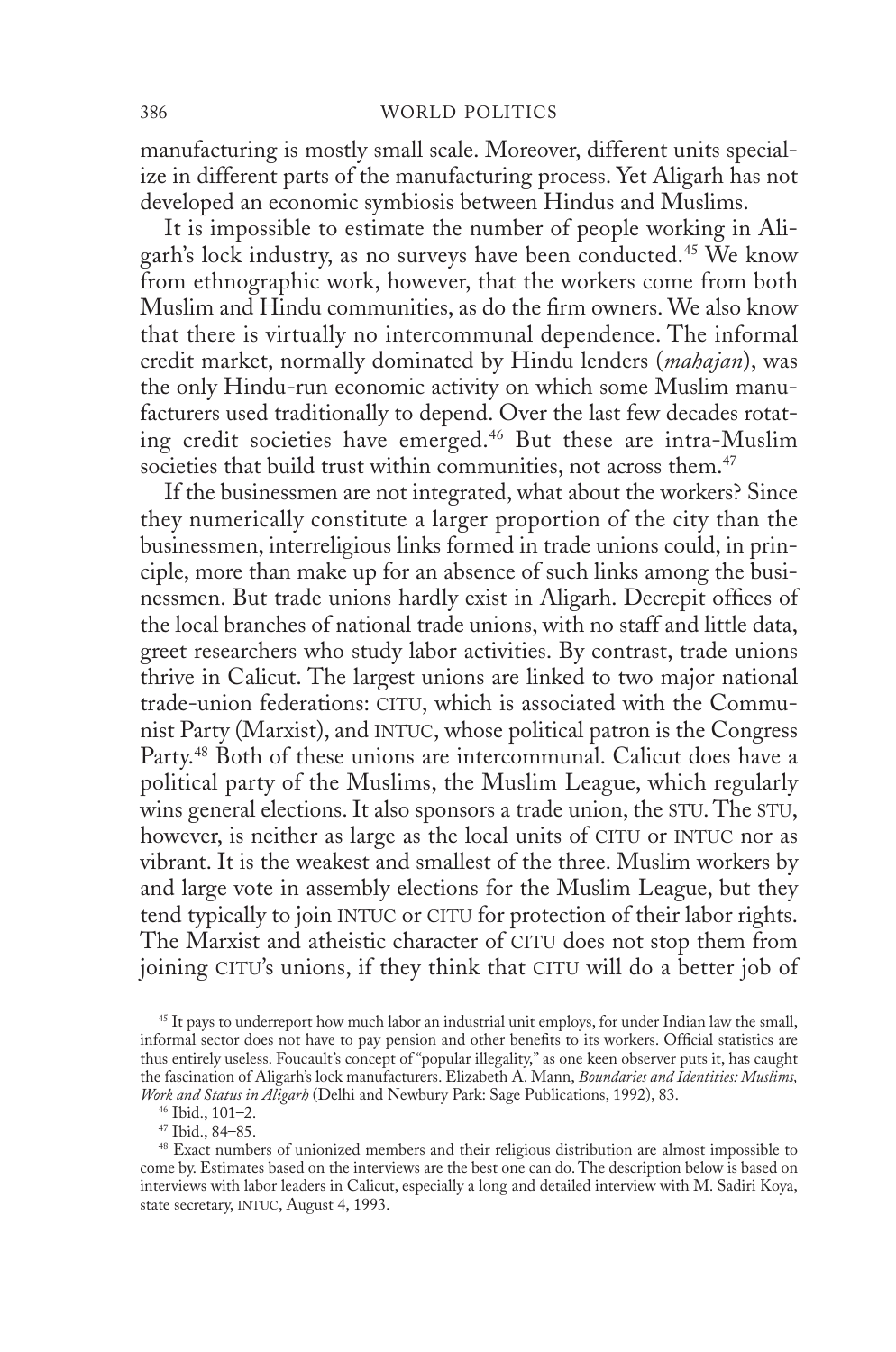fighting for their rights and wages. In the process, they come in contact with Hindu workers, intercommunal links are formed, and a Hindu-Muslim division of the workforce does not take place.

A most unlikely site for unionization—the "head loaders" or porters—is worth mentioning, for it shows the associational abilities and success of Calicut workers. Distributed over hundreds and thousands of shops and small business units, porters in Indian bazaars are rarely unionized. But they are in Calicut (and in Kerala). In 1995 there were nearly ten thousand head loaders in Calicut—about 60 percent Hindu and 40 percent Muslim. Most were part of INTUC and CITU trade unions. There are head loaders in the bazaar in Aligarh, but there they have no associations.

A final and highly distinctive aspect of associational life in Calicut concerns its social and educational activities. The city has had an array of film clubs, popular theater, and science societies. There is nothing unusual about film clubs—they are popular throughout South India. But societies interested in bringing theater and science to the masses are rather uncommon. Even more uncommon have been reading clubs. The literacy rate in Kerala today is the highest in India. "Reading rooms," a unique Kerala institution, accompanied Kerala's remarkable rise in literacy and formed deep social networks between the 1930s and the 1950s. Young people from most communities would get together several times every week to read newspapers and cultural and political books. The fascinating story of the birth of reading clubs has recently been told by Menon:

Between 1901 [and] 1931, the rise in the numbers of literate was phenomenal. The growing numbers of schools and the rise in literacy found expressions in the numbers of reading rooms that were established both in the countryside and in the towns. . . . One of the novelties in the organization of reading rooms was the [communitarian] drinking of tea, as one person read the newspapers and the others listened. . . . Tea and coffee lubricated discussions on the veracity of the news and of political questions, and a new culture emerged around the reading rooms. It was premised upon sobriety and knowledge rather than drunken companionship transcending consciousness which characterised the toddy shops. The importance of tea and coffee lay in the fact that they were recently introduced beverages and did not fit into any taboos regarding what could be shared between castes. Tea shops and reading rooms all over Malabar provided [a] common place for people to meet and to drink together regardless of caste [and community]. . . . The reading rooms emerged as central to both formal attempts at organization by the left wing of the Congress as well as local initiatives.49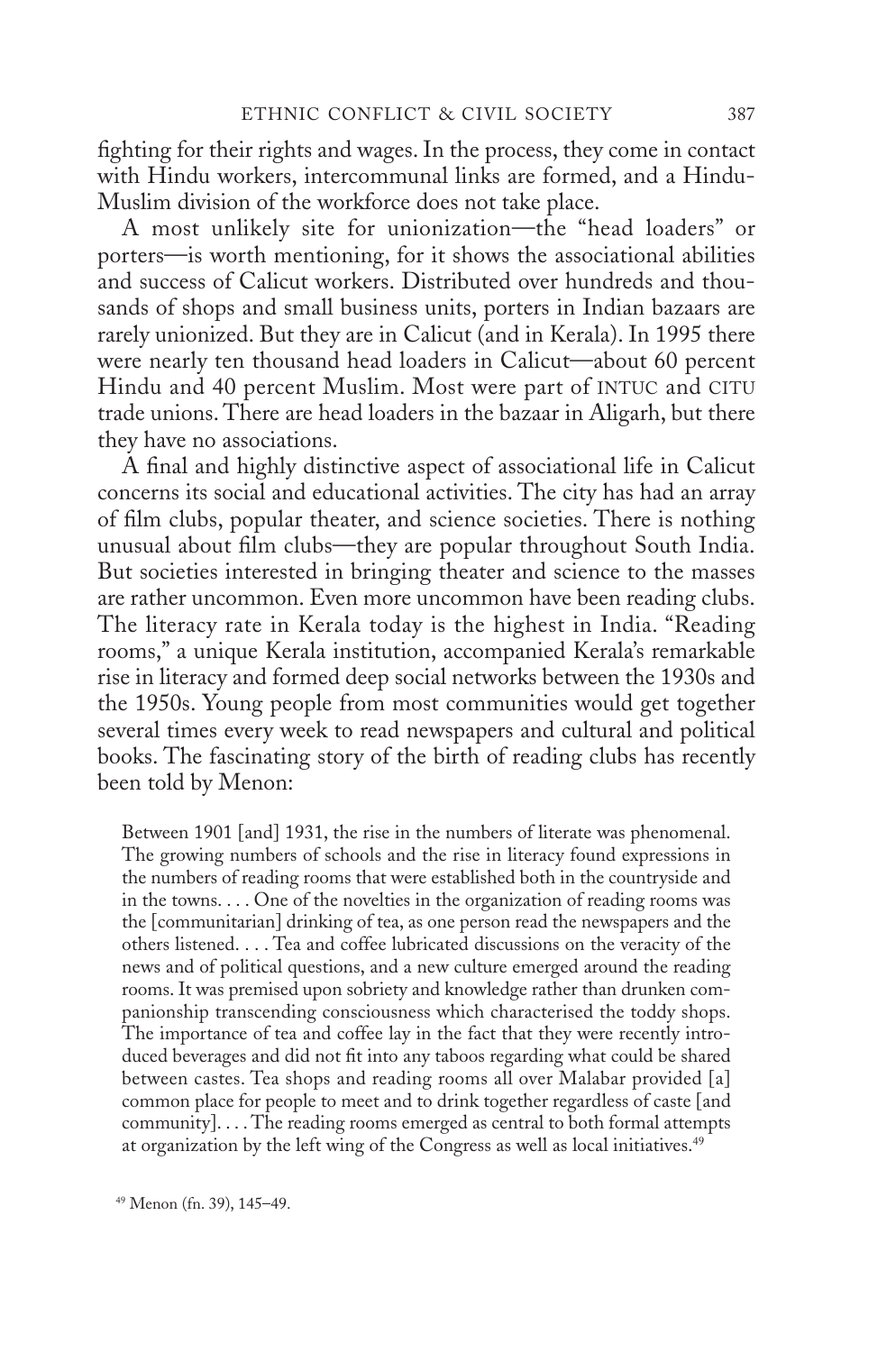The cumulative outcome of the reading-room movement is worth noting. In our Calicut sample, as many as 95 percent of Hindus and Muslims reported reading newspapers—a statistic that is likely to be even higher than in most cities of the richer countries of the world. Calicut today, with a population of over seven hundred thousand, has twenty newspapers and magazines!<sup>50</sup> By contrast, while most Hindus in the Aligarh sample read newspapers, less than 30 percent of Muslims did so. Information often travels in the Muslim community by word of mouth. As links with the Hindu community are nonexistent, it takes only a few people to spread nasty rumors and make them stick.

To sum up, the civic lives of the two cities are worlds apart. So many Muslims and Hindus are interlocked in associational and neighborhood relationships in Calicut that peace committees during periods of tension are simply *an extension of the preexisting local networks of engagement*. <sup>51</sup> A considerable reservoir of social trust is formed out of the associational and everyday interactions between Muslims and Hindus. Routine familiarity facilitates communication between the two communities; rumors are squelched through better communication; and all of this helps the local administration keep peace. In Aligarh, however, the average Hindu and Muslim do not meet in those civic settings economic, social, educational—where mutual trust can be forged. Lacking the support of such networks, even competent police and civil administrators look on helplessly, as riots unfold.

The other pairs in the project experienced similar processes. The different outcomes, however, resided neither in the absence of religious identities nor in the presence of tensions, provocative rumors, and small clashes. Decisive, rather, was the presence of the intercommunal networks of engagement. Intracommunal networks, by contrast, did not contain, or stop, violence.

 $50$  And the state of Kerala has "a library or a reading room within walking distance of every citizen." K. A. Isaac, "Library Movement and Bibliographic Control in Kerala: An Overview" (Paper presented at the International Congress of Kerala Studies, Trivandrum, India, August 1994).

 $51$  It may be suggested that this finding is close to being a tautology: a city is not riot prone because it is well integrated. This claim, however, would not be plausible for two reasons. First, a conventional explanation, which has long defined the common sense of the field, suggests that for peace, multiethnic societies require consociational arrangements. Consociationalism is an argument about segregation at the mass level and bargaining at the elite level, not integration at either level. My argument is very different. Second, religious fundamentalists have often fought violently to "purify" their communities of influences from other religions in society. Islamic fundamentalists have often sought to undermine Sufi Islam, which has traditionally combined the practice of Islam with the incorporation of neighboring influences. Communally integrated lives and belief systems have often been seen as a source of tension and conflict rather than peace. For the North American version of the debate, see H. D. Forbes, *Ethnic Conflict* (New Haven: Yale University Press, 1997).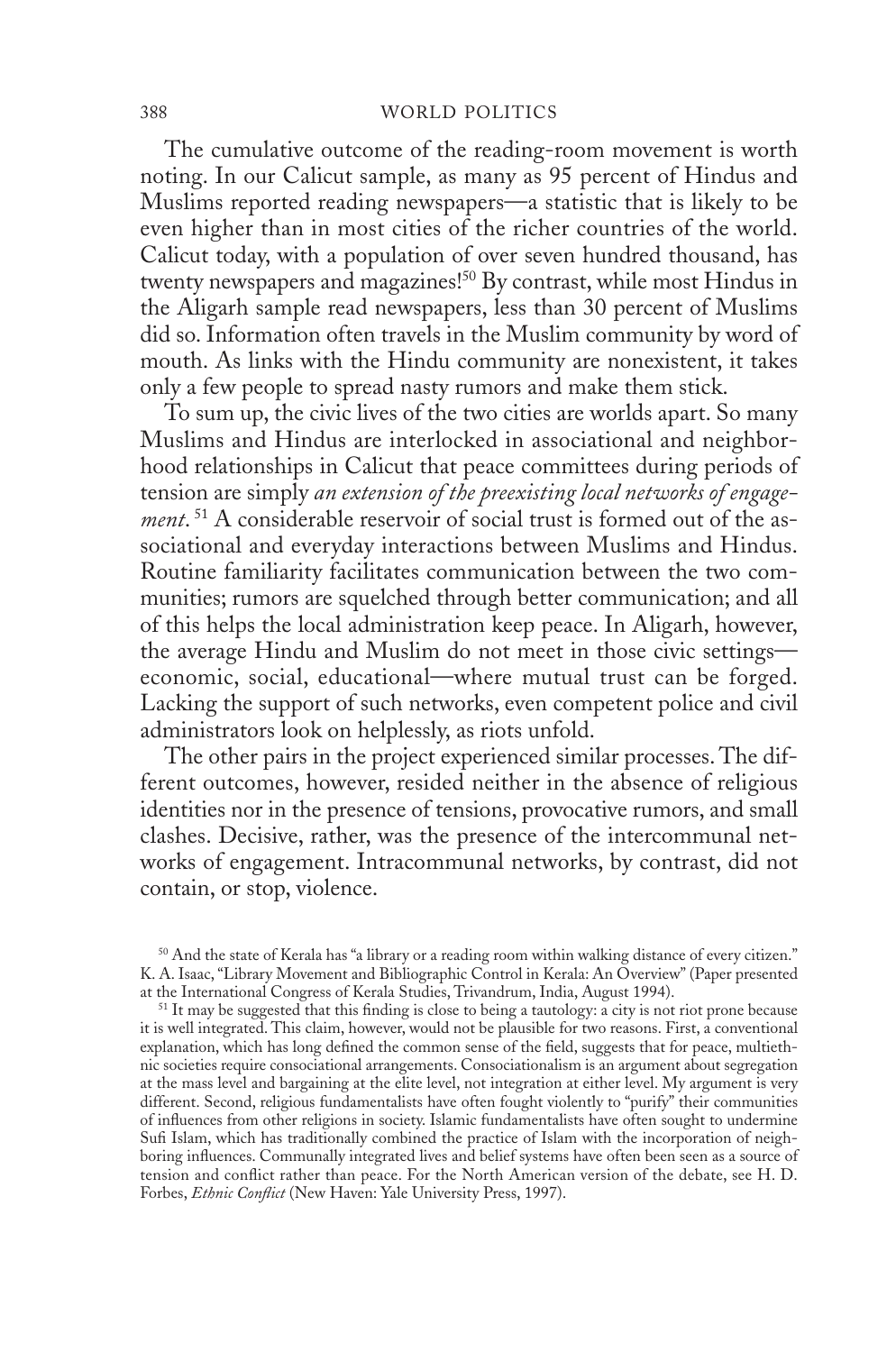# V. ENDOGENEITY AND THE UNDERLYING CAUSATION

Before we accept the argument about civic engagement, two more questions must be explored. First, how can one be sure that the causation did not flow in the other direction? Did communal violence destroy the Hindu-Muslim civic networks in riot-prone towns, or did the presence of such networks prevent violence from occurring? Might we not have a case of endogeneity here? Second, process tracing can at best establish short-run causality. Is the underlying causation different from proximate causation? Are there historical forces that explain the vitality or absence of civic networks? What emerges if we turn the independent variable of the short-run analysis—civic networks—into a variable to be explained historically?

The city of Surat, the third historically peaceful city in the project, helps us address the problem of endogeneity and establishes the shortrun primacy of civic networks. In Surat (Gujarat) a nasty riot occurred after the destruction of the Ayodhya mosque, the first such riot in nearly seventy years. An overwhelming proportion of violence, however, was confined to the slums; all 192 deaths took place in the shantytowns. The old city, by contrast, witnessed some arson and looting but no deaths. Subjected to the same stimuli, the preexisting social networks accounted for the variance within the city.

Surat has experienced an industrial boom in the last twenty years, becoming the small-industry capital of India. Among cities of more than a million people, Surat has registered one of the highest population growth rates since 1980. Migrants from within and from outside the state have poured into the city and settled in the shantytowns. Working in small industrial units and unprotected by the labor laws of the Factory Act, most of these migrants work exceptionally long hours, returning to the slums and shantytowns only to sleep and eat. There are few institutionalized settings for building civic ties.

When the mosque came down in Ayodhya in December 1992, the slums were the site of awful brutality and violence. In the old city, however, peace committees were quickly formed. The business associations of Surat, whose members live primarily in the old city, are especially integrated. These Hindus and Muslims, who had lived side by side for years and had participated in the old city's business and social life, were able to come together to lower tensions. They set up neighborhood watch committees and deployed their own resources and organizations in checking rumors and communicating with the administration. As a result, the local administration was more effective in the old city than in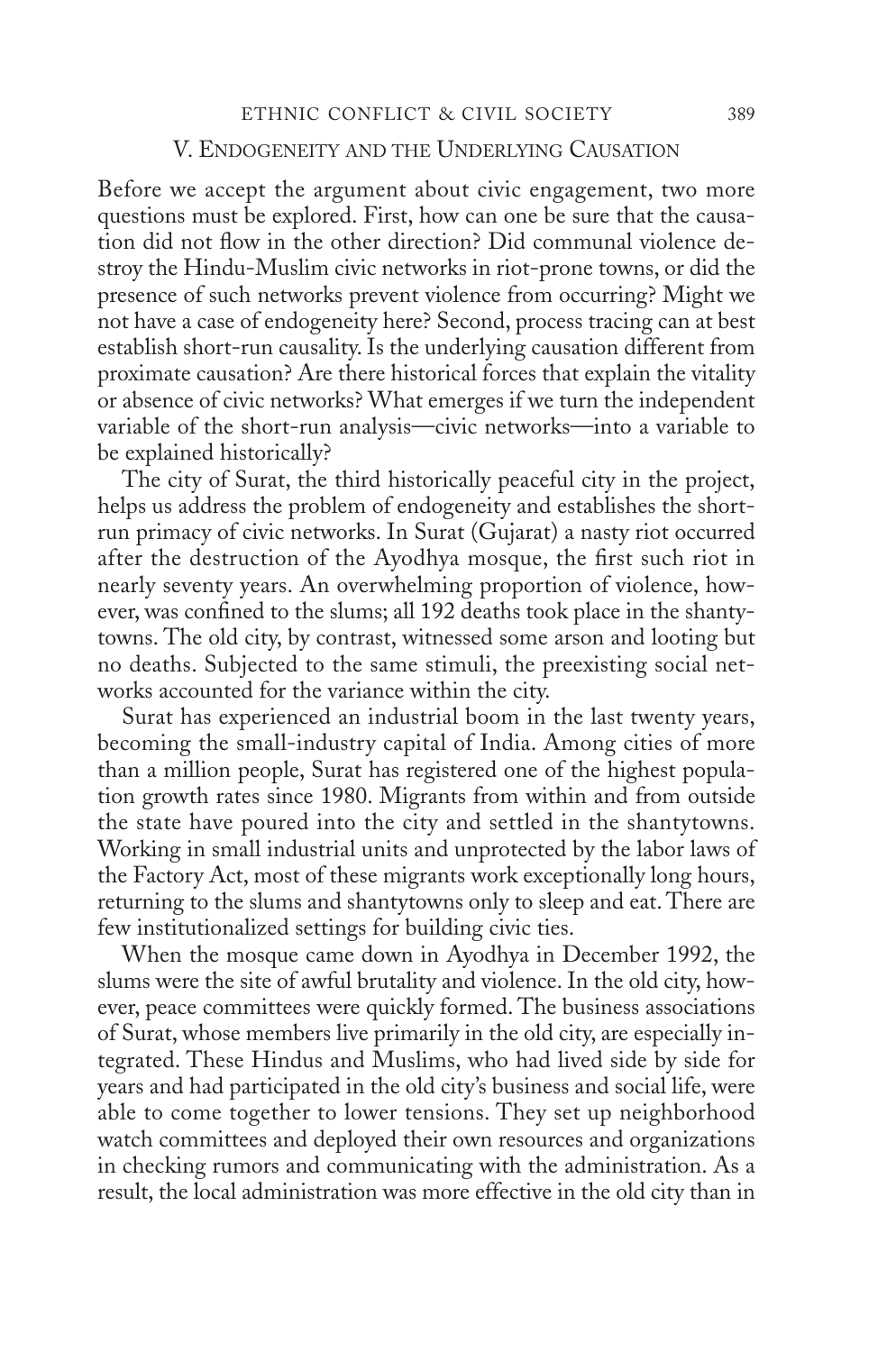the industrial shantytowns, where civic networks were entirely missing and criminals were free to commit acts of savagery and violence.

What about the long-run causation? Have the Hindu-Muslim civic networks always been robust in peaceful towns, directing their Hindu-Muslim politics and making it possible for them to withstand exogenous shocks? Historical research conducted in the cities demonstrates that civic networks—quotidian and associational—determined the outcome in the *short to medium* run, but in the *long* run intercommunal networks were politically constructed. The 1920s were a transformative moment in the nation's politics because it was then that mass politics emerged in India under the leadership of Mahatma Gandhi. Politics before Gandhi had been highly elitist, with the Congress Party a lawyers' club that made its constitutional arguments for more rights with the British in the Queen's English.

Gandhi seized control of the movement in 1920 and quietly revolutionized it by arguing that the British were unlikely to give independence to India until the Indian masses were involved in the national movement. Gandhi talked of two intertwined battles of independence (*swaraj*), one against an external adversary, the colonial power, and another against an internal enemy, India's social evils. He was interested not only in political independence from the British but also in the social transformation of India, arguing that the former could not be meaningful without the latter. He first concentrated on three social objectives: Hindu-Muslim unity, abolition of untouchability, *swadeshi* (buy Indian, wear Indian, think Indian). To these were later added other projects of social transformation: women's welfare, tribal welfare, labor welfare, prohibition, and so on. In the process millions of his followers created a large number of organizations between the 1920s and the 1940s. Before Gandhi the civic structure of India had been quotidian. After the Gandhian moment in the national movement it became associational.

The biggest organization, of course, was the Congress Party, which led the movement politically and developed cadres all over India during the 1920s.<sup>52</sup> The argument about social reconstruction also created a second set of organizations, the voluntary agencies. The Congress Party was primarily political, and organizations that dealt with education, women's issues, the welfare of the tribals and "untouchables," selfreliance, and the homespun movement were immediately concerned with their social projects.

<sup>52</sup> It should, however, be pointed out that in Calicut and the neighboring areas, it is the left wing of the Congress Party, later splitting from the parent organization and becoming the Communist Party of India (CPI), that engaged in the most systematic association building.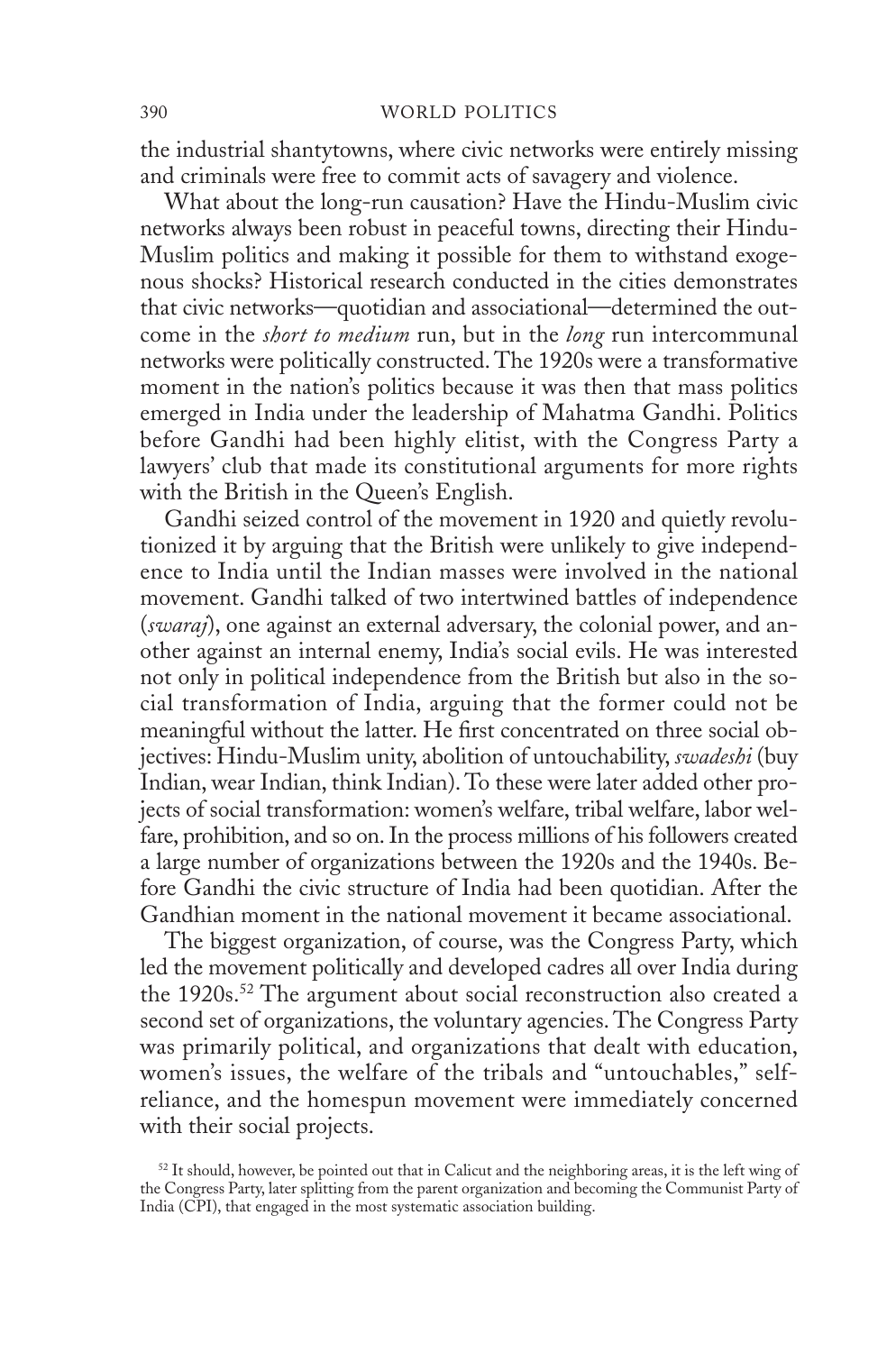The civic order that emerged was not identical in different places. The movement had greater success in putting together Hindu-Muslim unity in towns where a Hindu-Muslim cleavage had not already emerged in local politics. India's towns had been having elections for local governments since the 1880s. If local politics emphasized some other cleavages—for example, caste cleavage among the Hindus or Shia-Sunni divisions among the Muslims—then the Congress Party and Gandhian social workers found it easier to bring Hindus and Muslims together in the local civic life. If, however, Hindu-Muslim differences were the dominant axis of local politics, the national movement could not build integrated organizations with the same success. Though originally a child of politics, these organizations, once firmly in place, acquired relative autonomy from politics. Depending on how integrated or communal they were, they began to create very different pressures in politics. To sum up, the role of intercommunal civic networks has been crucial for peace at a proximate level. In a historical sense, however, a space for them was created by forms of mass politics that emerged all over India in the 1920s.

For problems of endogeneity, this reasoning suggests a twofold conclusion. If a historical perspective is applied, it turns out that a transformative ideological shift in national politics, seeking to address social evils and to reorient the fight for independence, was the cause of a systematic organizational effort. In the short to medium run, however, the organizational civic order, instituted by the national movement, became a constraint on the behavior of politicians. Given the thrust of the national movement, the civic constraint on politics was especially serious if building or destroying bridges between Hindus and Muslims was the object of politicians' strategies.

## VI. CONCLUDING OBSERVATIONS

Are the conclusions of this paper India specific or have they resonance elsewhere? Two sets of concluding observations—one on civil society and one on ethnic conflict—are in order.

Putnam has used the term "social capital" for civic networks.<sup>53</sup> My use of the term "networks of engagement" differs from Putnam's in two ways. First, my focus is on interethnic and intraethnic civic ties,

<sup>53</sup> Robert Putnam*, Making Democracy Work: Civic Traditions in Italy* (Princeton: Princeton University Press, 1993). It should be noted, however, that since writing *Making Democracy Work,* Putnam has introduced the notions of bridging and nonbridging civic networks. Putnam acknowledges the distinction further in *Bowling Alone* (New York: Simon and Schuster, 2000).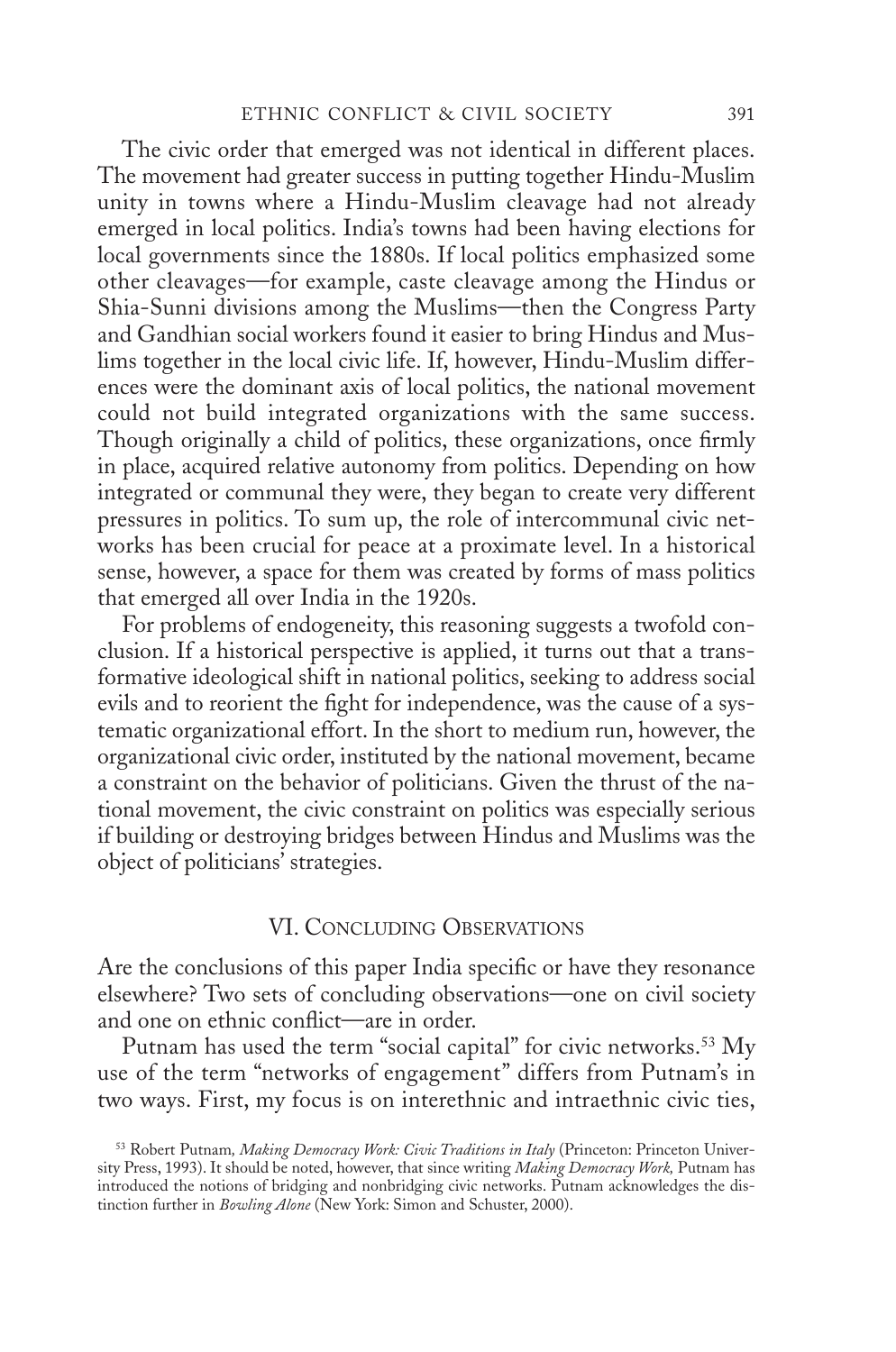not civic ties per se. Communal and ethnic organizations, focusing on a single religious or ethnic group only, can be shown to generate a great deal of trust among their members. If they are plentiful, such organizations, by Putnam's definition, can endow a place with a high degree of social capital. However, in my materials, these organizations not only are often incapable of preventing Hindu-Muslim riots but are also associated with the escalation of communal violence. What matters for ethnic violence is not whether ethnic life or social capital exists but whether social and civic ties cut *across* ethnic groups. Stated differently, trust based on *interethnic*, not *intraethnic,* networks is critical.

Second, while civic engagement in Putnam's work rightly includes both formal and informal interactions between individuals and families, the difference between the two forms should also be noted. For ethnic peace, everyday engagement between ethnic groups may be better than no interaction at all, but it is also qualitatively different from the more formal, organized engagement. Everyday interethnic engagement may be enough to maintain peace on a small scale (villages or small towns), but it is no substitute for interethnic associations in larger settings (cities and metropolises). Size reduces the efficacy of informal interactions, privileging formal associations.54

My findings also have implications for the literature on ethnic conflict. Although disaggregated statistics on local or regional dispersions of ethnic violence have not been systematically collected for many countries, it should first be noted that the data that we do have—for example, for the United States or Northern Ireland<sup>55</sup>—show roughly the same larger pattern that exists in India. On the whole, ethnic violence tends to be highly concentrated locally or regionally, not spread evenly geographically across the length and breadth of the country. A countrywide breakdown of ethnic relations, more characteristic of civil wars, is rare: we tend to form exaggerated impressions of ethnic violence, partly because violence and not the quiet continu-

<sup>54</sup> This reasoning also suggests a third way in which this research differs from Putnam's *Making Democracy Work*. In Putnam's formulation, the existence of social capital differentiates good governance from bad. The relationship between social capital and communal violence, however, yields a different formulation. If my argument is right, civic networks determine the presence or absence of riots, but they are politically constructed in the long run. Putnam's study appears to emphasize the independent role of social capital in both the short run and the long run.

<sup>55</sup> For the U.S., see Stanley Lieberson and Arnold Silverman, "The Precipitants and Underlying Conditions of Race Riots," *American Sociological Review* 30 (December 1965); and for Northern Ireland, see Michael Poole, "Geographical Location of Political Violence in Northern Ireland," in John Darby, Nicholas Dodge, and A. C. Hepburn, eds., *Political Violence: Ireland in Comparative Perspective* (Belfast: Appletree Press, 1990).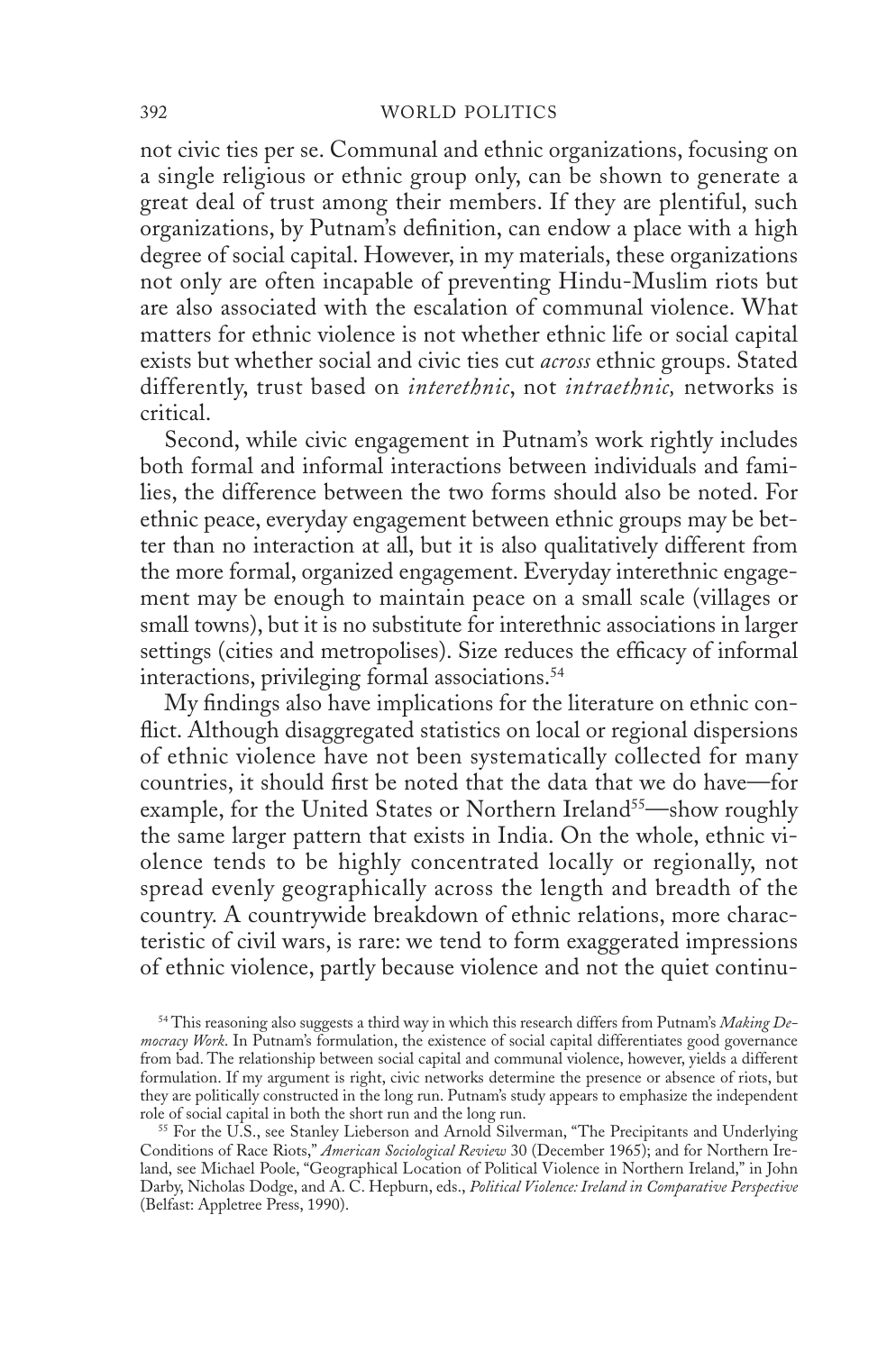ation of routine life is what attracts the attention of media. It is more common to have pockets of violence coexisting with large stretches of peace.

If we systematically investigate the links between civil society and ethnic conflict, there is a good chance we can get a good theory that can explain these local or regional variations. The reason for this intuition is quite simple. Though networks of communities can be built nationally, internationally, and, in this electronic era, also "virtually," the fact remains that most people experience civic or community life locally. Business associations or trade unions may well be confederated across local units and business or labor leaders may also have national arenas of operation, but most of the time most businessmen and workers who are members of such organizations experience associational life locally. The type and depth of these local networks—whether they bring ethnic communities together or pull them apart, whether the interactions between communities are associational or informal—are the variables that have the potential for explaining the observable patterns of ethnic violence and peace.

Though such research has not been done, some potentially powerful indications are available. A few existing studies of post-1969 Catholic-Protestant violence in Northern Ireland have dealt with intranational variance in violence. John Darby, for example, has studied three local communities in Greater Belfast—Kileen/Banduff, the Upper Ashbourne Estates, and Dunville.<sup>56</sup> All three communities have mixed populations, but the first two have seen a lot of violence since the late 1960s, whereas the third has been quiet. Darby found that churches, schools, and political parties were segregated in all three communities, but Dunville had some distinctive features not shared by the other two. In contrast to the segregated voluntary groups in the first two communities, Dunville had mixed rotary and lions clubs, soccer clubs, and bowling clubs, as well as clubs for cricket, athletics, boxing, field hockey, swimming, table tennis, and golf. There was also a vigorous and mixed single parents club. These results are quite consistent with my Indian findings.

Studies of racial violence in the U.S. are also of interest, but in a different and potentially highly challenging way. There is—to the best of my knowledge—no good theory emerging from these studies that can explain city-level variance in racial violence in the 1960s. Why were Newark (New Jersey), Detroit (Michigan), Los Angeles (California),

<sup>56</sup> John Darby, *Intimidation and the Control of Conflict in Northern Ireland* (Dublin: Gill and MacMillan, 1986).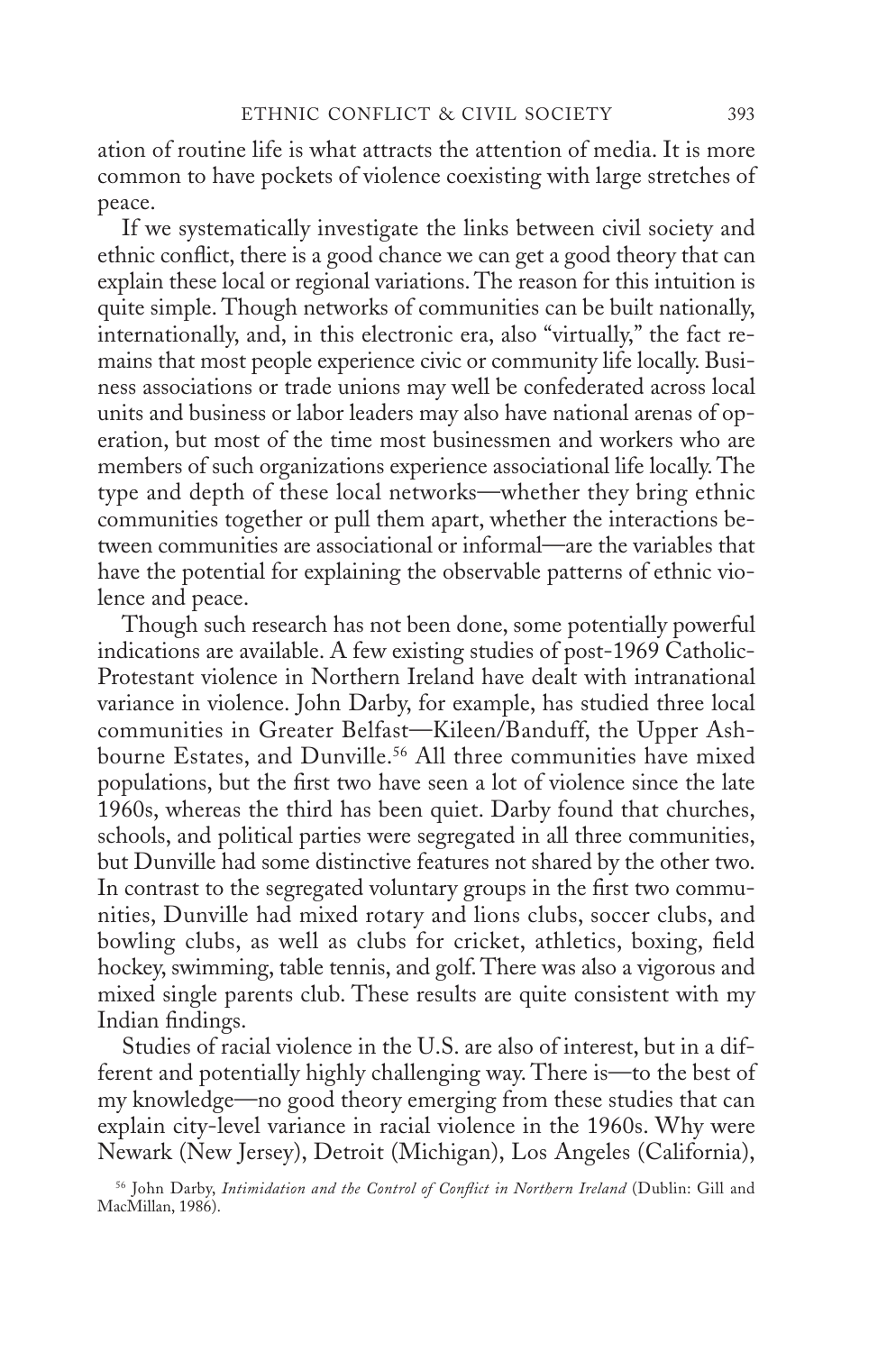which together accounted for a very large proportion of all deaths in the 1960s riots, so violent? And why did Southern cities, though politically engaged, not have riots?<sup>57</sup> The studies show that economic inequalities between African Americans and white Americans neither explained the *timing* nor the *location* of riots, but no firm alternative explanations have been provided. Lieberson and Silverman's work comes reasonably close to what I am arguing for India: they emphasize local integration, especially African American participation in the local government structures.<sup>58</sup> But to my knowledge no scholar has investigated whether civic associations—labor unions, churches, PTAs, and so on—were on the whole racially better integrated in the peaceful cities.<sup>59</sup>

If they were not—and here lies the innovative potential of American race relations in a comparative sense—we might need an initial distinction in our theory between (1) multiethnic societies that have a history of segregated civic sites (unions, churches, schools, business associations, and so on)—for example, the United States and South Africa—and (2) multiethnic societies where ethnic groups have led an intermixed civic life—for instance, India and Sri Lanka. Interracial or intercommunal civic engagement may be a key vehicle of peace in the latter, but, given the relative absence of common black-white civic sites in countries like the United States, there may not have been any space historically for interracial associational engagement, leading to puzzles about the precise nature of mechanisms that led to peace in a different historical and social setting.

If we think about the above distinction further, it may actually be more accurate to say that *groups,* not *societies* as a whole, have a history of segregation. In India, where political parties, unions, business associations, film clubs, and voluntary agencies are by and large ethnically quite mixed, segregation has marked relations between the Scheduled Castes, who were "untouchable" for centuries, and the "upper castes." Historically, there have been no civic or associational sites where the upper castes and the former untouchables could come together. Similarly, Protestants, Catholics, and Jews could eventually find common civic sites in the U.S., but blacks and whites on the whole could not.<sup>60</sup>

<sup>57</sup> Donald Horowitz, "Racial Violence in the United States," in Nathan Glazer and Ken Young, eds., *Ethnic Pluralism and Public Policy* (Lexington, Mass.: Lexington Books, 1983).

<sup>58</sup> Lieberson and Silverman (fn. 55).

<sup>59</sup> The Kerner Commission Report had an excellent chance to give us an explanation. It missed the chance because it studied the riot-afflicted cities only, not the peaceful ones.

<sup>60</sup> Nathan Glazer, *We Are All Multiculturalists Now* (Cambridge: Harvard University Press, 1996).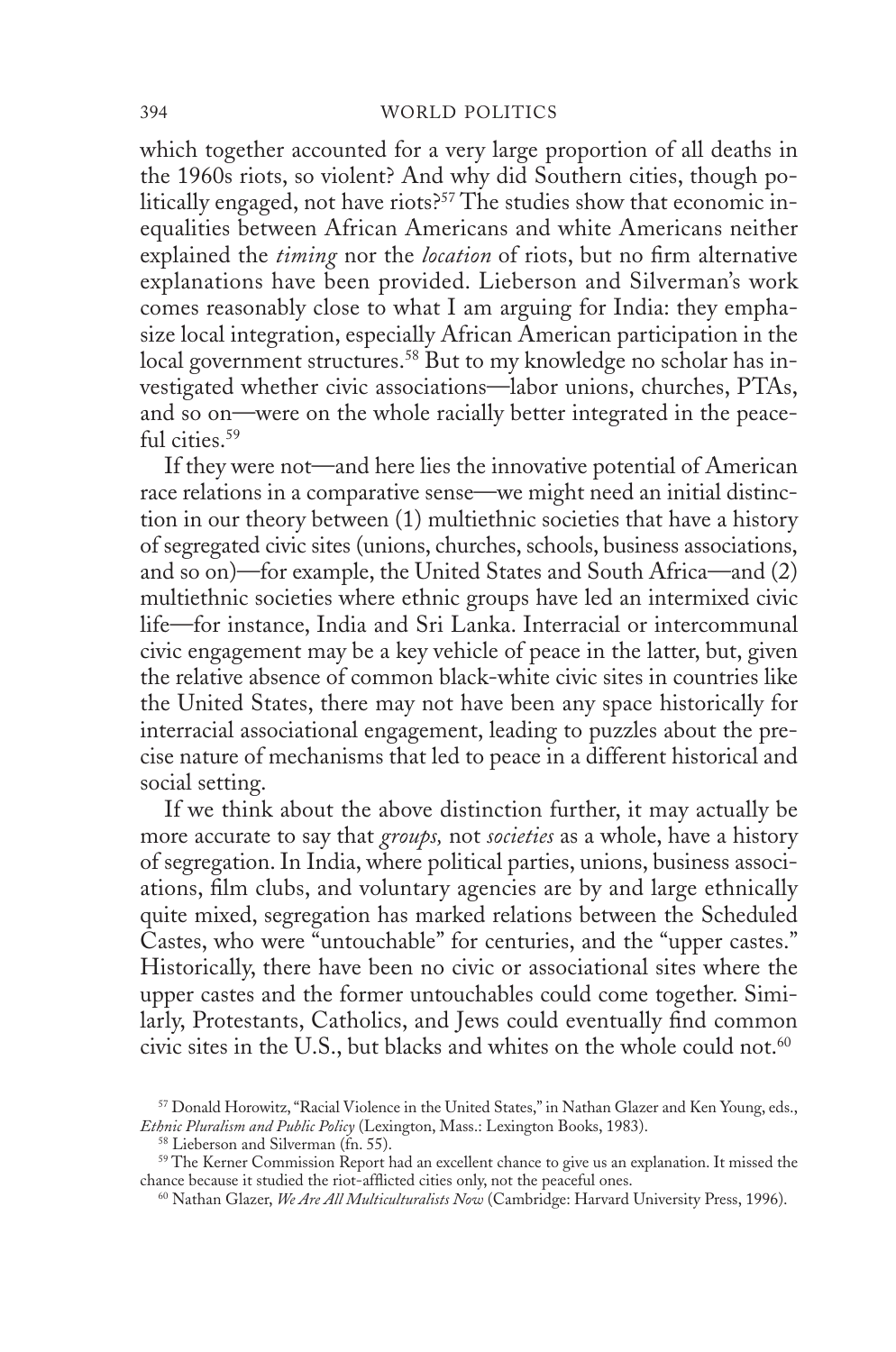"Self-policing," a mechanism of peace proposed recently by Fearon and Laitin, may well be relevant to such segregated settings.<sup>61</sup> In the terminology developed in this article, it means intraethnic, or intracommunal, policing. If exercised by elders, by an ethnic association, or by civic organizations such as black churches, intraethnic policing may lead to the same result as interethnic engagement does in India. Crosscountry research must take such alternative possibilities seriously. Much remains to be learned.

#### APPENDIX: RESEARCH MATERIALS

# THE NATIONAL LEVEL

The large-N analysis of Hindu-Muslim riots is primarily based on a reading of the daily *Times of India,* covering a span of forty-six years (1950–95). In case of doubts, reports appearing in other journals were checked, but the *Times of India* was chosen as the primary source because it is the only newspaper that (1) covers the entire period (1950–95); (2) had a truly national coverage of Hindu-Muslim violence; and (3) had, unlike some other newspapers, often refused to run the potentially most inflammatory stories in this period about communal violence without double-checking them. The *Times of India* did have some problems of bias, but these problems were resolvable.

Moreover, the newspaper was read interpretively, not literally. Newspaper reports sometimes do not carefully distinguish between *intra*religious violence, on the one hand, and *inter*religious violence, on the other. At other times communal riots are simply presented as a clash between two communities. And the term "communal," even if applied correctly, can represent Christian-Hindu clashes (as in the Northeast), or Christian-Muslim violence (as in Kerala), or Hindu-Sikh clashes (as in Punjab). An interpretive reading of the reports was thus necessary, based on a detailed understanding of the variety of religious groups, festivals, and contentious issues found in different parts of India. Unless the labeling of the riot in the newspaper was supported by the description of the symbols and issues involved, to which an interpretive reading was applied, a communal riot was not coded as a Hindu-Muslim riot. This data base was put together in collaboration with Steven I. Wilkinson of Duke University.

<sup>61</sup> James Fearon and David Laitin, "Explaining Interethnic Cooperation," *American Political Science Review* 90 (December 1996).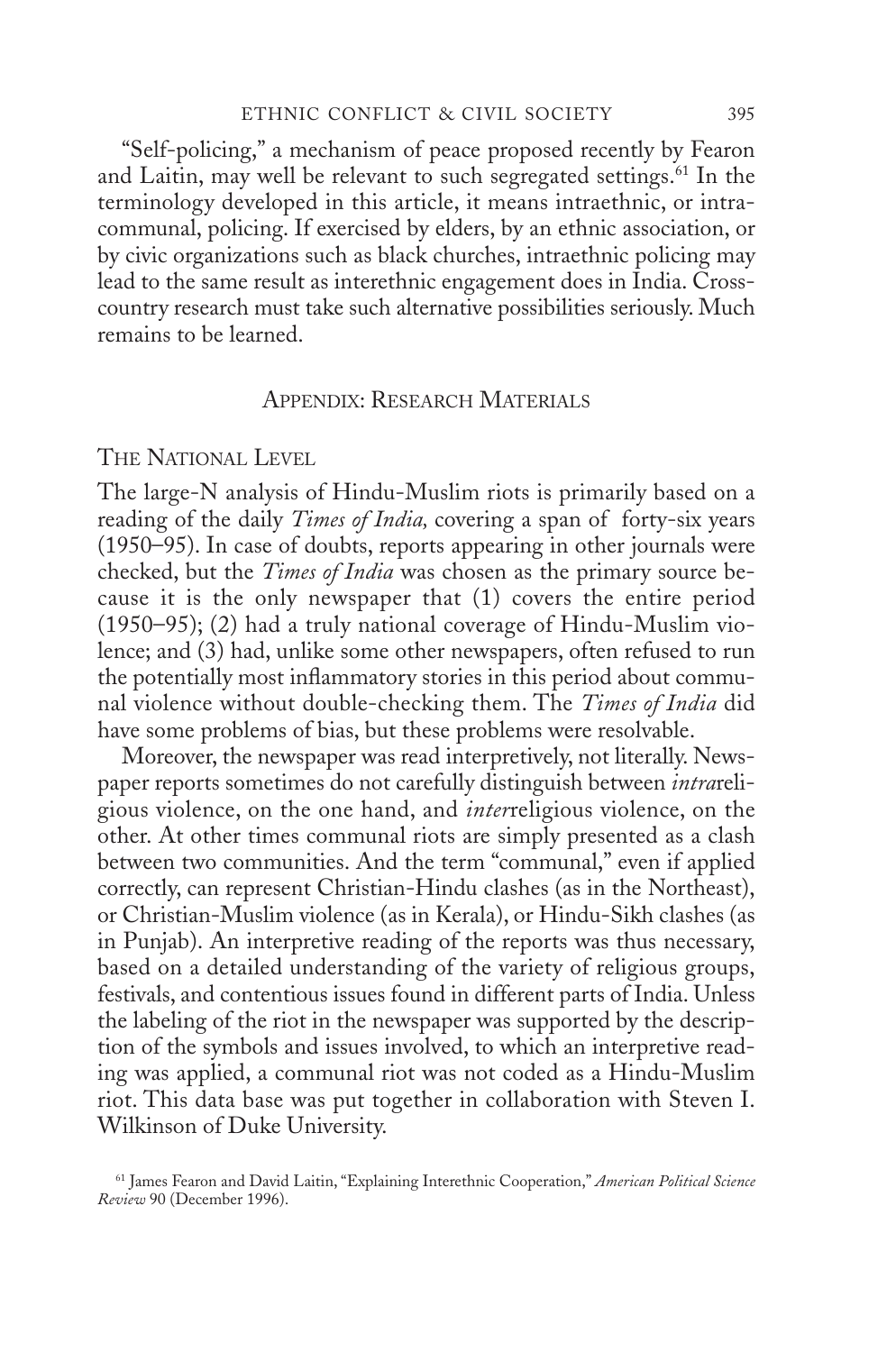# THE CITY LEVEL

Apart from documentary and archival research for the cities, interviews were conducted at two levels—elite and cross-sectional. I conducted 20–25 interviews at the *elite* (political, bureaucratic, religious, educational) level in each city. To survey the *cross-section* in a methodologically defensible way, a stratified sample of 100–140 households was also drawn for each city. To reach the poor, literacy was used as a principle basis for stratification. Illiteracy is a good proxy for poverty, deprivation, and "subalternity" in India. Five or six neighborhoods were then selected in each city—two Hindu dominated (one violence prone, the other peaceful), two Muslim dominated (one violence prone and a second peaceful), and finally, one or two "mixed" neighborhoods. (In peaceful cities neighborhoods where tensions recently surfaced replaced the violence-prone category.) Respondents were selected on the basis of literacy. If 50 percent of Muslims and 30 percent of Hindus in the neighborhood were illiterate, the neighborhood sample of twenty interviewees (ten Hindu, ten Muslim) included five illiterate Muslims and three illiterate Hindus. This procedure was repeated in all neighborhoods.

A team of two research assistants—one Hindu, one Muslim—was trained in each city, yielding a research team of twelve in six cities. To ensure candor, Muslim respondents were interviewed by Muslim research assistants, and Hindu respondents by Hindus. We thus got about 700 cross-section interviews in six cities and nearly 125 interviews with elites.

The survey was used for two different purposes. The first was to study Hindu and Muslim attitudes toward politics, administration, police, religion, and history and in particular to identify the everyday forms of engagement between the two communities in neighborhoods.

The second purpose was to respond to some standard criticisms of social science research on ethnic conflicts. Unlike works on the functioning of legislatures, executives, and bureaucracies, which typically deal with institutionalized forms of elite politics, research on communalism, ethnicity, and nationalism tends to be part of *mass politics* and runs up against a by now popular criticism, made especially by postmodernist critics. The complaint is that even while talking about the masses, our sources on communalism and nationalism end up being highly elitist, or "official." We consult government reports. We conduct interviews with a select group of political leaders, educational and religious elites, bureaucrats, and police officers. And we read newspapers,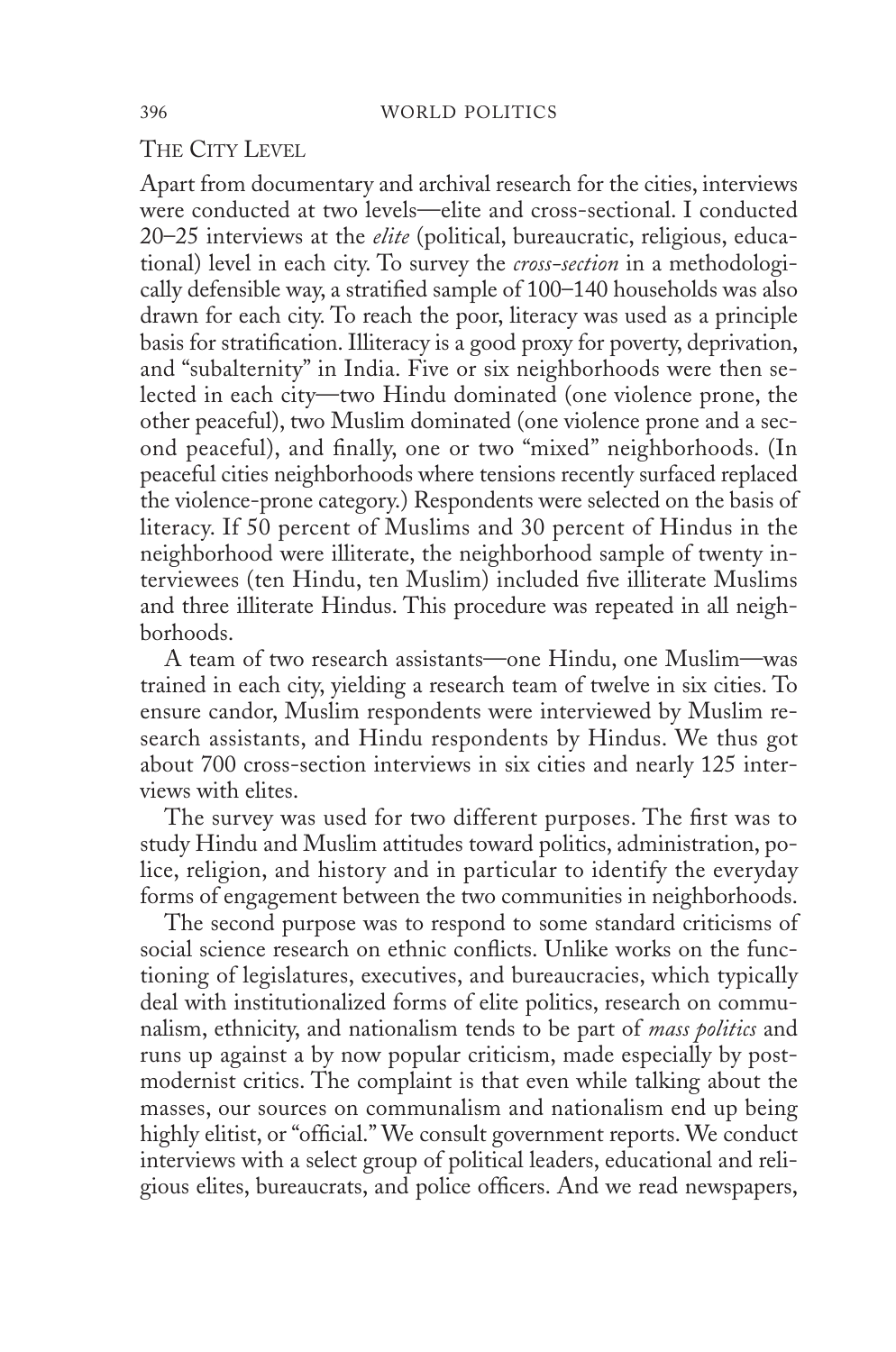which at least in poor countries, do not necessarily represent the opinions of the poor masses. In particular, the use of "official records" on communal violence has been vehemently criticized. It is argued that official records are unreliable, especially when the state, both colonial and postcolonial, may itself be involved, at least partially, as an instigator of communal divisions and/or violence.

To deal with these objections and to collect "unofficial transcripts," I turned my survey, first of all, into a way of collecting brief oral histories on specified questions. This was an unconventional use of survey methods because those who sample rarely collect oral histories and those who collect oral histories rarely sample their respondents. Forty percent of the sample (280 respondents out of 700 separate households in six cities) was sixty plus in age: the aim was to retrieve *local memories* of Hindu-Muslim realtions in the 1930s and 1940s. Accounts of Hindu-Muslim relations in the 1930s and 1940s are plentiful for the national or provincial level but not for the town level. Since the city was the unit of analysis in the project, local materials for the 1930s and 1940s had to be created—in part, orally.

Moreover, by using literacy as a stratification principle, I also used the survey to collect the so-called "subaltern narratives." Illiteracy, as already argued, is a good proxy for subalternity in India: those who are illiterate also tend to be very poor. And since such a large part of India is illiterate, a sample stratified according to literacy allowed me access to a large number of illiterate people, especially in the Muslim community, who rarely get interviewed by the newspapers or researchers in a systematic way. To put it differently, through a sampling technique, I sought to "hear the voices of the subaltern." The subaltern voices are typically heard by those who focus on one town or one village. If one wants to reach the subaltern in a *multitown* project, stratified sampling—sampling roughly the same proportion of the subaltern as in the population—was by far the most methodologically defensible way of being representative. To make subaltern voices as authentic as possible, considerable prior rapport was struck to create a nonthreatening situation for the interviewees.

The survey data have been converted into statistics only where such conversion is more meaningful: for example, in assessing the degree and nature of everyday engagement between communities or attitudes toward history, personal laws, and administration. Wherever textual summaries were more useful, statistics have not been used.

To sum up, the following kinds of research materials were used: (1) archival research for historical periods on which historians have not yet